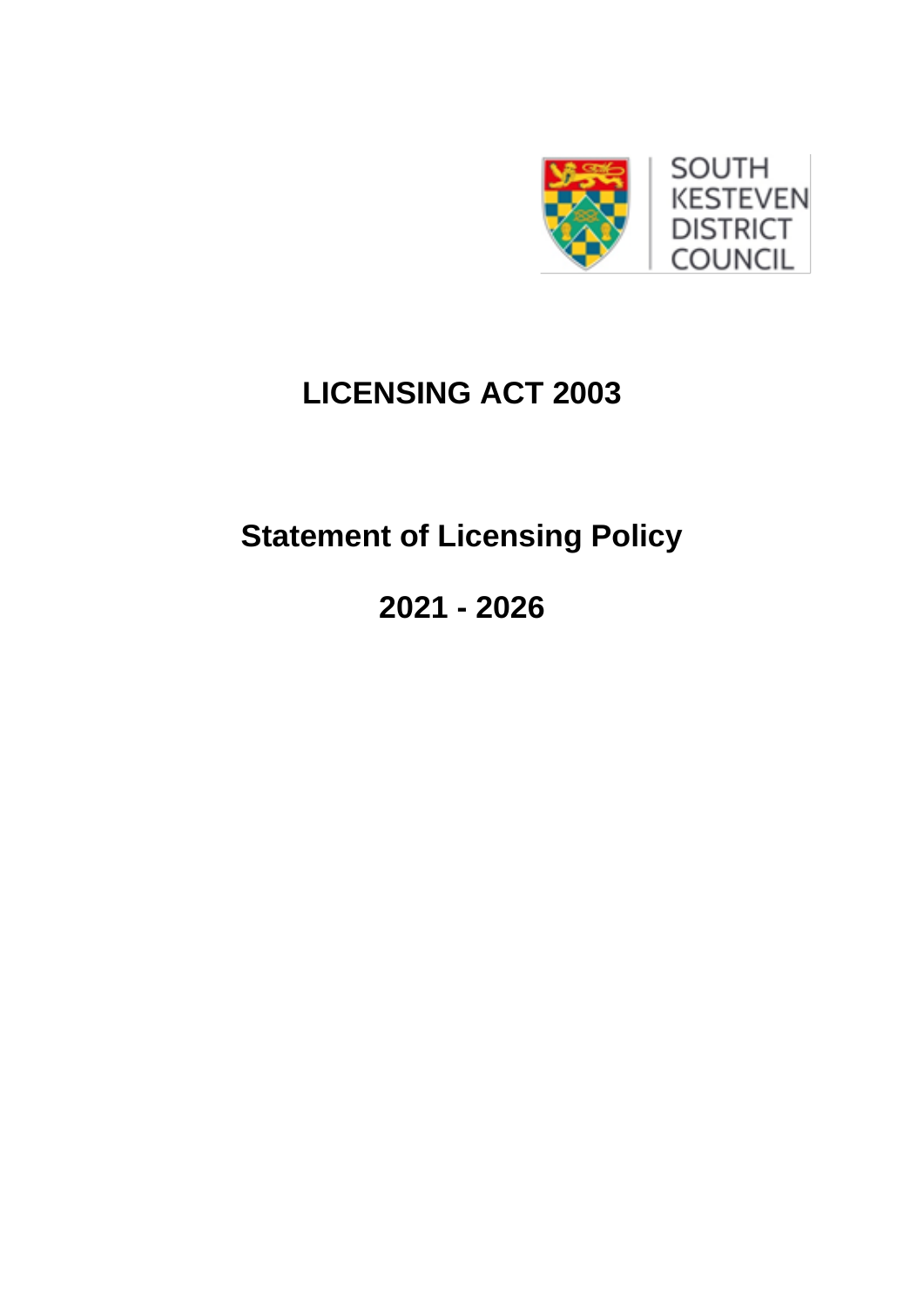# **Table of Contents**

| 1.  |                                                               |  |  |  |
|-----|---------------------------------------------------------------|--|--|--|
| 2.  |                                                               |  |  |  |
| 3.  |                                                               |  |  |  |
| 4.  |                                                               |  |  |  |
| 5.  |                                                               |  |  |  |
| 6.  |                                                               |  |  |  |
| 7.  |                                                               |  |  |  |
| 8.  |                                                               |  |  |  |
| 9.  |                                                               |  |  |  |
| 10. |                                                               |  |  |  |
| 11. |                                                               |  |  |  |
| 12. |                                                               |  |  |  |
| 13. |                                                               |  |  |  |
| 14. |                                                               |  |  |  |
| 15. |                                                               |  |  |  |
| 16. |                                                               |  |  |  |
| 17. | Suspension of Premise Licence - Non payment of annual fee  24 |  |  |  |
| 18. |                                                               |  |  |  |
| 19. |                                                               |  |  |  |
| 20. |                                                               |  |  |  |
|     |                                                               |  |  |  |
|     |                                                               |  |  |  |
|     |                                                               |  |  |  |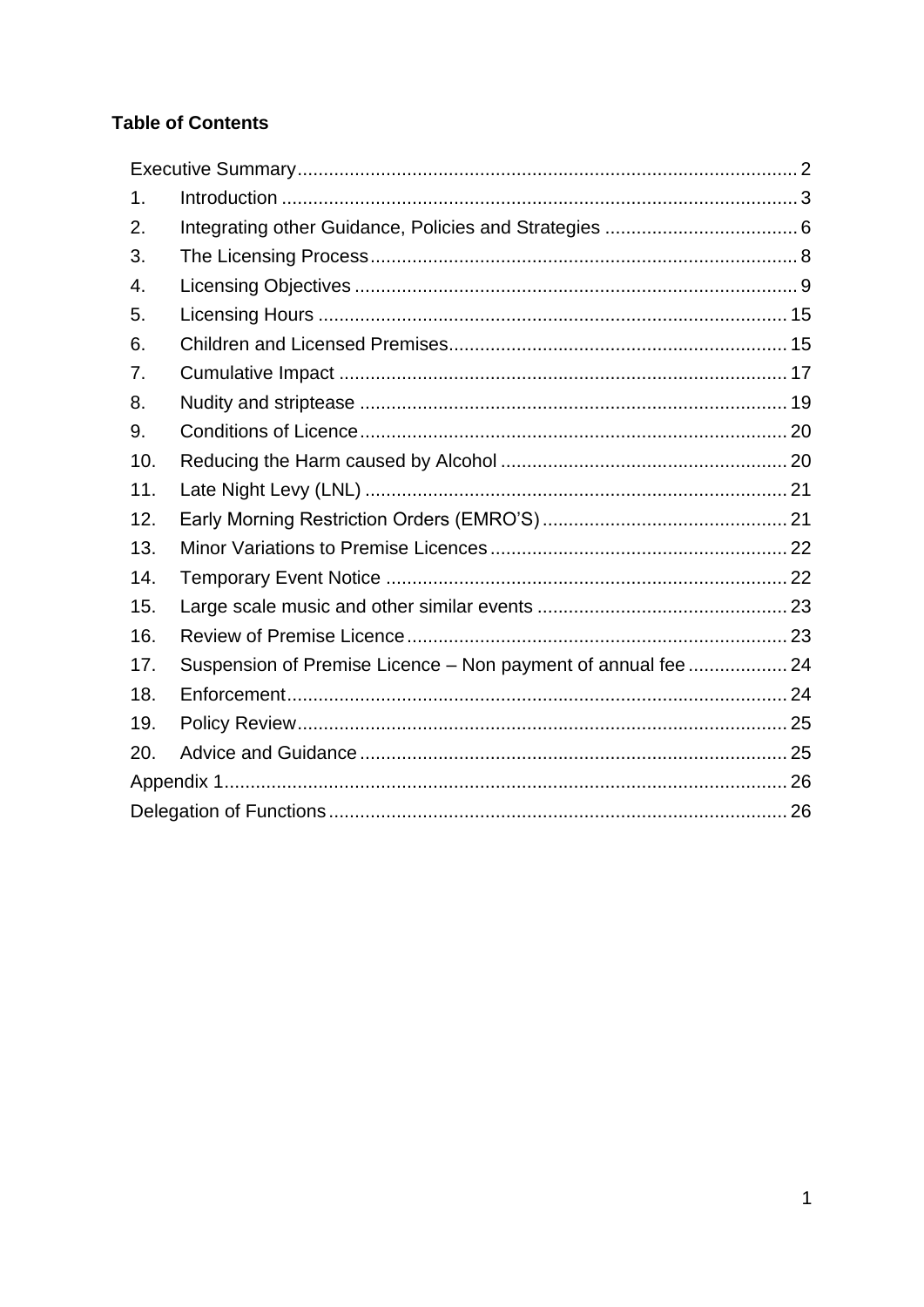# <span id="page-2-0"></span>**Executive Summary**

The Licensing Act 2003 (the Act) came into effect in 2005. Section 5 of the Act requires the Licensing Authority (South Kesteven District Council) to determine, and publish, a Statement of Licensing Policy that they propose to apply in exercising their functions under the Act. This process is to be repeated every five years. The Licensing Authority must also keep the policy under review during each five year period and make any such revisions it considers appropriate.

This policy was last reviewed in 2016 and has regard to the Home Office guidance issued under section 182 of the Licensing Act 2003.

Any decision taken by the Licensing Authority in regard to determination of licences, certificates and authorisations will aim to promote the licensing objectives which are:

- The prevention of crime and disorder
- Public safety
- The prevention of public nuisance
- The protection of children from harm

Each application will be determined on its own merits.

This policy covers the licensable activities as specified in the Act which are:

- Sale by retail or supply of alcohol
- Regulated entertainment
- Late night refreshment

Decisions can be taken by the Alcohol and Entertainment Licensing Committee, a three-person sub-committee comprising members of the Committee; or Officers using delegated powers.

The Licensing Authority has the ability to grant licences for premises and certificates for qualifying club premises. It also grants personal licences and accepts temporary event notices. Applicants for premises licences should be aware of the expectations of the Licensing Authority and the Responsible Authorities regarding the steps that are appropriate for the promotion of the licensing objectives.

Applicants should also be aware of the requirement to make enquiries about the specific area in which the licensed premises is, or is to be, situated and to be able to demonstrate that knowledge when describing the steps they propose to take to promote the licensing objectives.

Where relevant, the Licensing Authority consults with the responsible authorities as described in the Act. Local people and Members of the Council are able to have their say and their opinion heard through public consultation on this policy and by making representations about applications for premises licences or requesting reviews of licences for problem premises.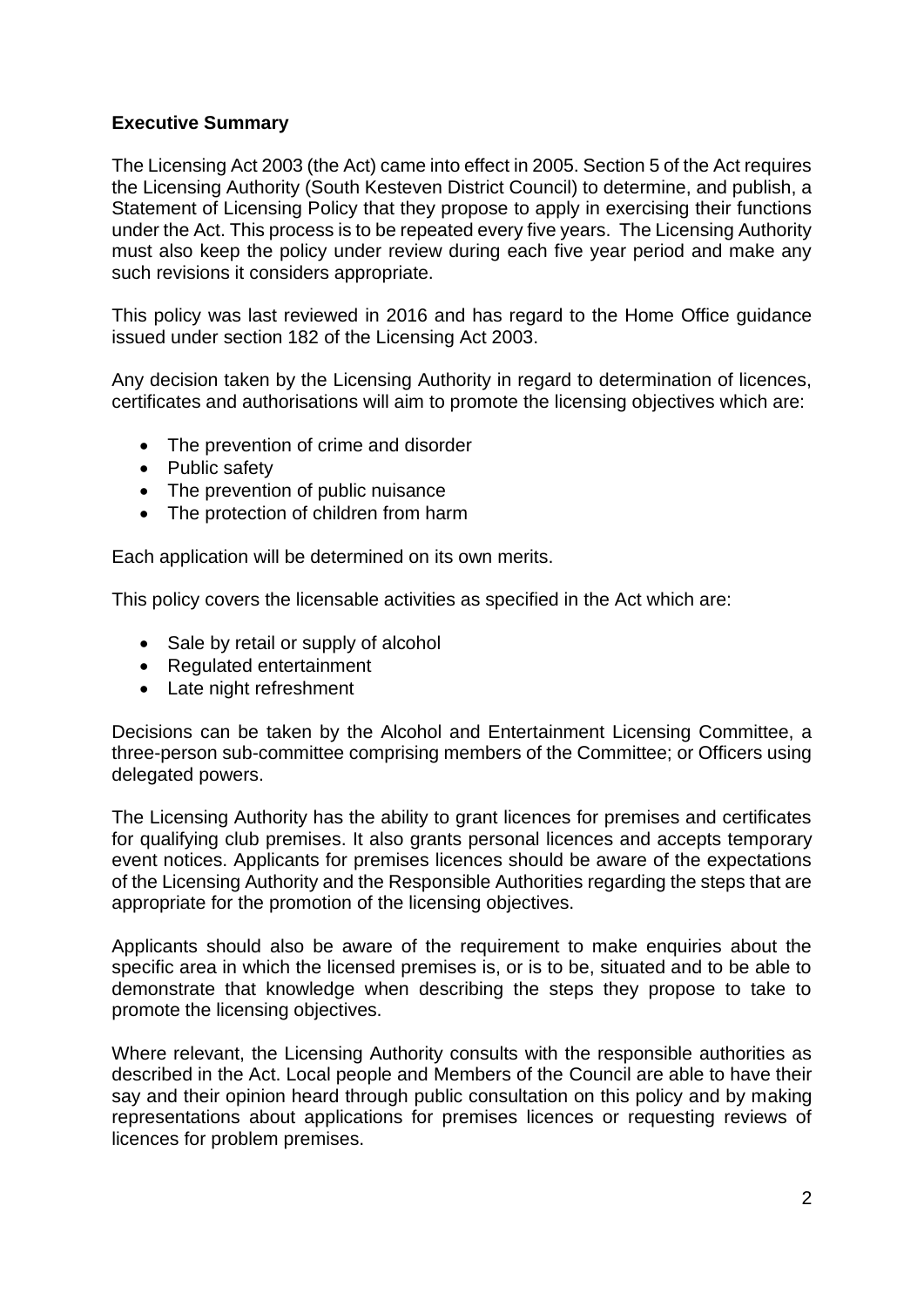Enforcement of the legislation is a requirement of the Act and is undertaken by the Licensing Authority. This policy describes the Licensing Authority's enforcement principles and the principles underpinning the right of review.

# <span id="page-3-0"></span>**1. Introduction**

- 1.1 South Kesteven District Council is one of seven districts in Lincolnshire with a population of around 142,000. Two thirds of people live in the four main towns of Grantham, Stamford, Bourne and the Deepings with the remaining third living in one of over 80 villages and hamlets. With an area of 365 square miles, it is one of the largest districts in the country.
- 1.2 This Authority has over 500 premises licensed under the Licensing Act 2003.
- 1.3 South Kesteven District Council, (hereinafter referred to as the 'Licensing Authority'), is responsible for the licensing of all licensable activities under the Licensing Act 2003 (the Act).
- 1.4 This document sets out the policies and principles that the Licensing Authority will apply to all places selling or providing:
	- Retail sale of alcohol
	- Supply of alcohol to club members
	- Provision of 'regulated entertainment' to the public, to club members or with a view to profit.
	- Late Night Refreshment
- 1.5 Regulated entertainment is defined in the Act as:
	- A performance of play
	- An exhibition of a film
	- An indoor sporting event
	- Boxing or wrestling entertainment
	- A performance of live music
	- Any playing of recorded music
	- A performance of dance
	- Entertainment of a similar description to live music, recorded music or dance.
- 1.6 Late Night Refreshment as defined in the Act as:
	- The supply of hot food and/or hot drink from any premises including mobile food stalls between 11pm and 5 am.
- 1.7 Places or premises include:
	- Pubs and night-clubs
	- Off-licences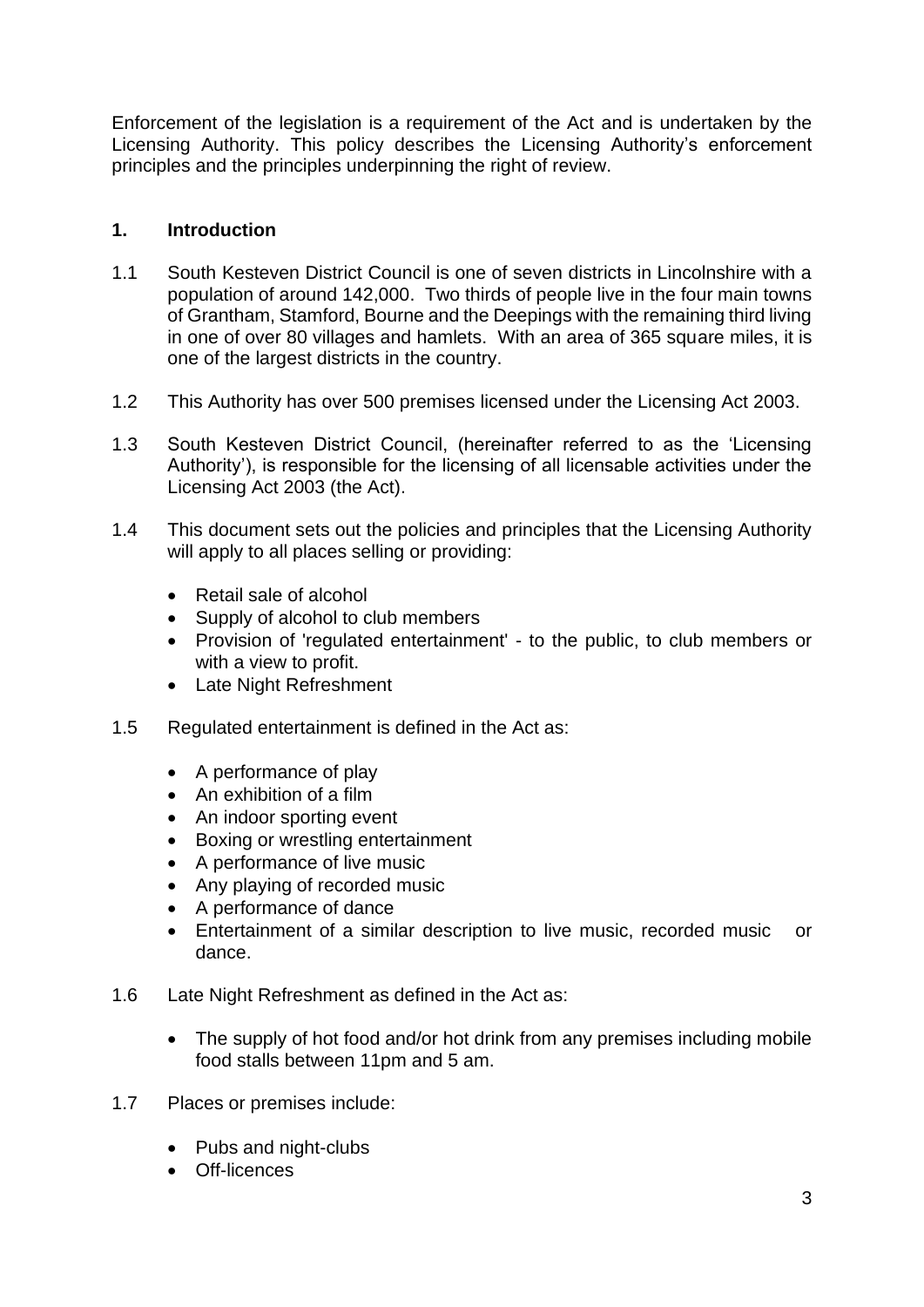- Restaurants serving alcohol
- Restaurants and takeaways open between 11.00pm and 5.00am
- Hotels
- Guest houses
- Private members clubs and social clubs
- Theatre and amateur dramatic groups
- Cinema operators
- Organisers of Temporary Events
- Community events
- 1.8 This policy and associated guidance is intended to provide clarity to applicants, other persons and responsible authorities on how this Licensing Authority will determine applications.
- 1.9 The Licensing Authority has a duty under the Act to carry out its functions with a view to promoting the four licensing objectives. These are:-
	- The prevention of crime and disorder
	- Public safety
	- The prevention of public nuisance
	- The protection of children from harm
- 1.10 In promoting the licensing objectives the Licensing Authority will pay due regard to the revised guidance issued in April 2018 under Section 182 of the Licensing Act 2003, and any subsequent legislation or Guidance issued by the Secretary of State.
- 1.11 It is recognised that the licensing function is only one means of securing the delivery of the above objectives and should not therefore be seen as solving all problems within the community. The Licensing Authority will therefore continue to work in partnership with its neighbouring Authorities, the Police, local businesses and local people, towards the promotion of the objectives as outlined.
- 1.12 In preparing this policy statement the Licensing Authority has consulted with those listed below, with appropriate weight being given to the views of those who have responded.
	- The Chief Officer of Police
	- The Fire and Rescue Authority
	- The Director of Public Health
	- The Planning Department
	- Environmental Health (Health & Safety)
	- Environmental Health (Environmental Protection)
	- Trading Standards
	- Lincolnshire Safeguarding Children Board
	- Home Office (Immigration)
	- Representatives of licence holders and club certificate holders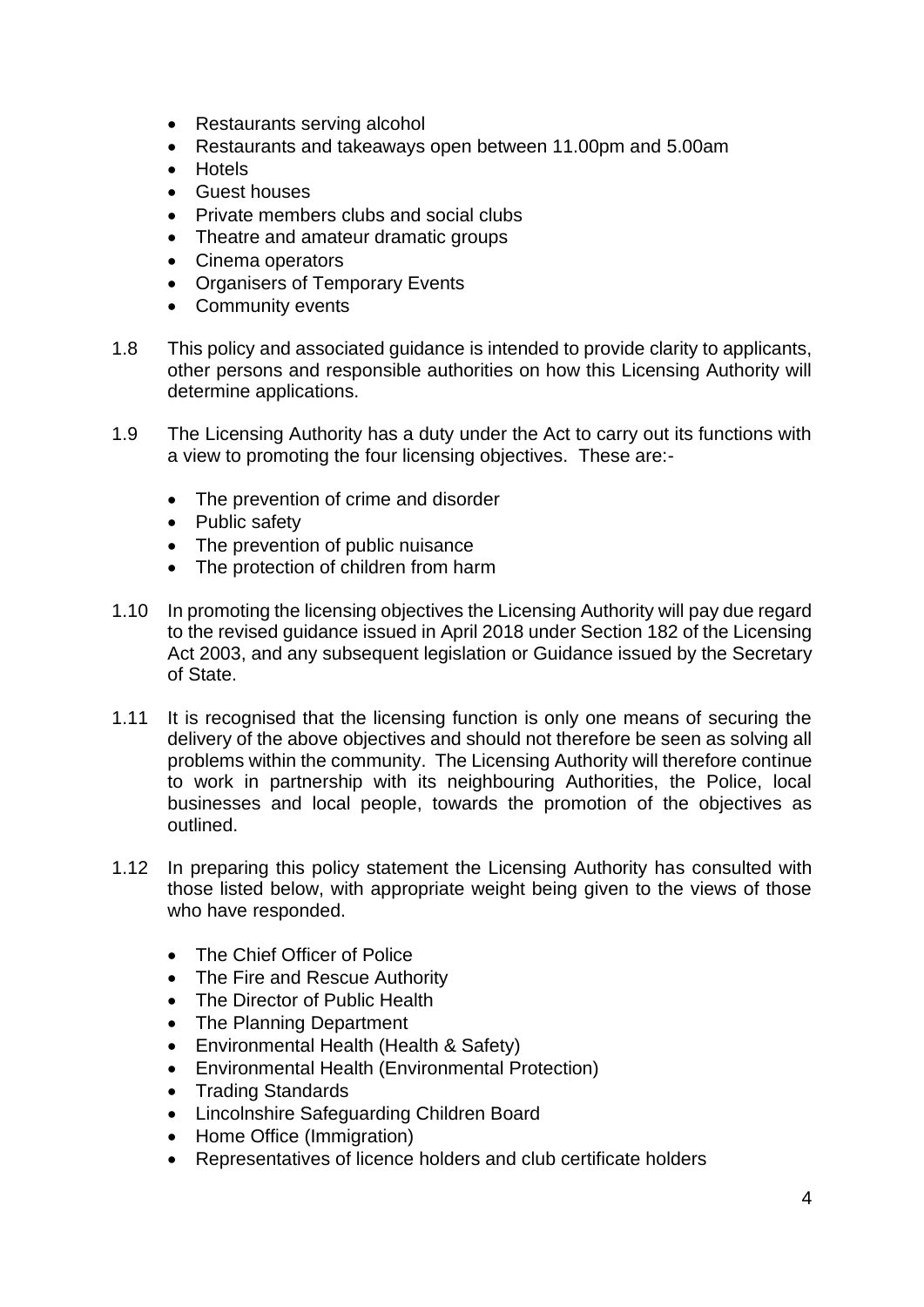- Local businesses and their representatives
- 1.13 The purpose of licensing is to control licensed premises and other events within the terms of the Act. In accordance with the terms of the Act, and subject to any relevant representations, conditions may be attached to licenses and the various other permissions, which will focus on matters falling within the control of individual licensees.
- 1.14 These conditions will relate to the premises and other places being used for licensable activities and the impact of those activities on any individual, body or business affected by the operation of a licensed premise, regardless of their geographical location.
- 1.15 Each application will be treated on its merits and these may include, but are not limited to:
	- the nature of the licensable activity;
	- the nature and locality of the premises;
	- the time of day of the proposed licensable activity; and
	- the frequency of the activity.
- 1.16 It should however, be made clear that the licensing function is not to be seen as the primary mechanism for the general control of anti-social behaviour by individuals once they are beyond the direct control of the licensee of any premises concerned. Whilst there are a range of statutory powers available to deal with such behaviour, these powers will not always be sufficient to control negative impacts on the local area. Therefore, the fact that such impact may occur is a relevant factor in the consideration of licensing applications. This may lead to a refusal of the application or the imposing of conditions to meet the concern.
- 1.17 In undertaking its licensing function, the Licensing Authority is also bound by other legislation including, but not exclusively:
	- Section 17 of the Crime and Disorder Act 1998 which imposes a duty on every Local Authority to do all that it reasonably can to prevent crime and disorder in its decision making process. The duty now extends to anti-social behaviour, substance misuse and behaviour adversely affecting the environment
	- The European Convention on Human Rights, which is given effect by the Human Rights Act 1998, which places a duty on public Authorities to protect the rights of individuals in a variety of circumstances
	- The Provision of Services Regulations 2009 to ensure requirements are:
		- i. Non- discriminatory.
		- ii. Justified by an overriding reason relating to the public interest.
		- iii. Proportionate to that public interest objective.
		- iv. Clear and unambiguous.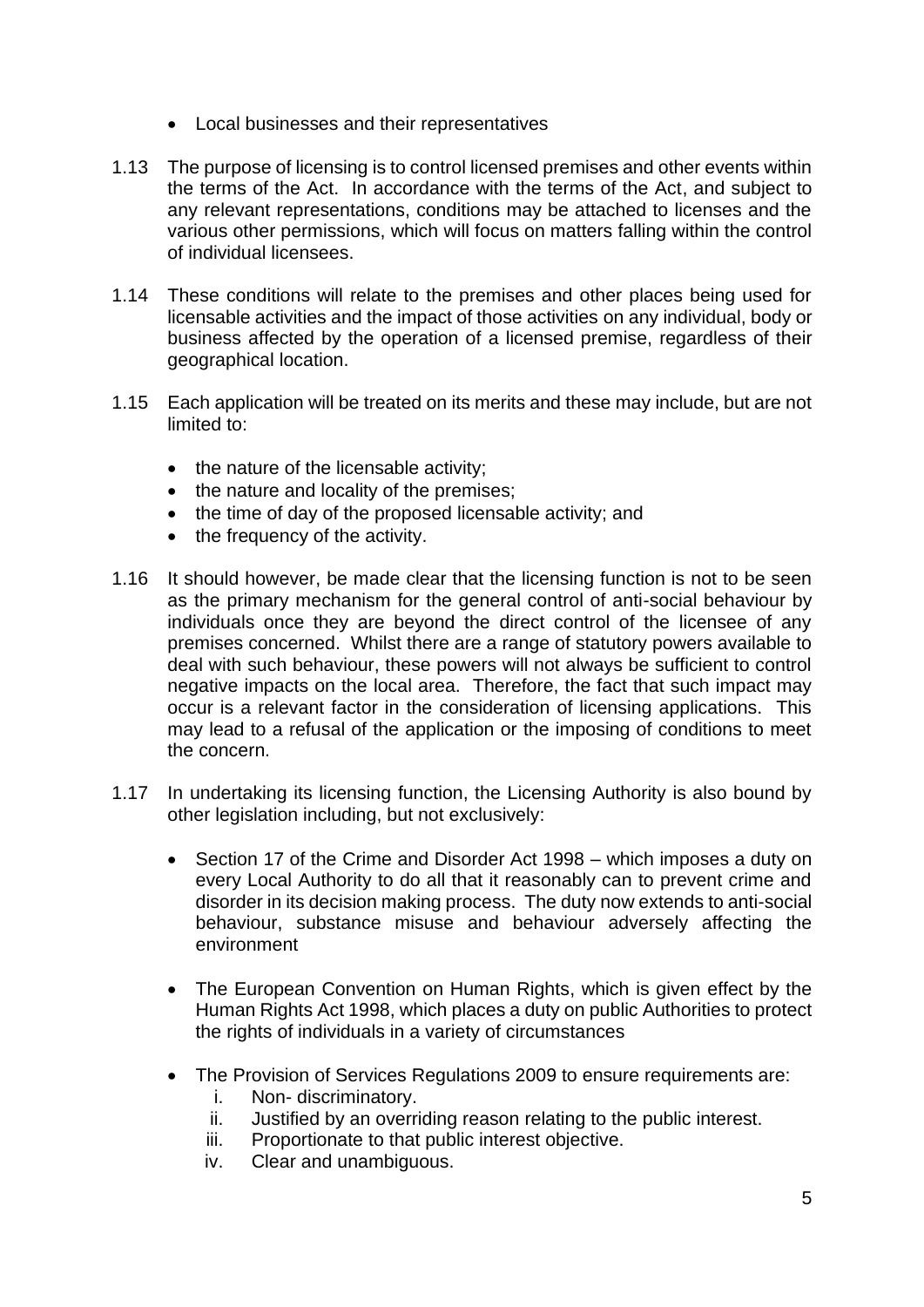- v. Objective.
- vi. Made public in advance, and
- vii. Transparent and accessible.
- Anti-social Behaviour Crime and Policing Act 2014
- Police and Justice Act 2006
- Violent Crime Reduction Act 2006
- The Police Reform and Social Responsibility Act 2011
- Clean Neighbourhoods and Environment Act 2005
- Disability and age discrimination legislation. South Kesteven District Council is committed to the implementation and application of this policy in such a manner as to ensure that no applicant or other person is treated less favourably on grounds of sex, marital status, race, nationality, ethnicity, national origin, colour, disability or age; nor is disadvantaged by the application of a rule, condition or requirement which has a discriminatory effect, which cannot be justified either in licensing terms or as a requirement of law.
- 1.18 The scope of this policy covers all applications and notices made under the Licensing Act 2003.
- 1.19 The Licensing Authority will also seek to discharge its responsibilities identified by other Government and local strategies, and the work of other agencies so far as they impact on the objectives of the Licensing Act. Some examples are:
	- Home Office Guidance for local partnerships on alcohol-related crime and disorder data
	- LACORS/TSI code of practice on test purchasing of age restricted goods
	- HM Government Alcohol Strategy
	- The Lincolnshire Alcohol and Drug Strategy 2014 2019
	- Lincolnshire Community Safety Agreement
	- Relevant employment legislation with regards to the protection of children and young people
	- A Guide for Event Organisers in Lincolnshire
	- 'Challenge 25' campaign, currently promoted by Lincolnshire Trading **Standards**
	- 'Pubwatch' schemes operating within the district

#### <span id="page-6-0"></span>**2. Integrating other Guidance, Policies and Strategies**

2.1 The Authority may implement other polices, strategies and initiatives that may impact on licensing activity within the remit of this policy statement. Subject to the general principles of this policy statement and the overriding need to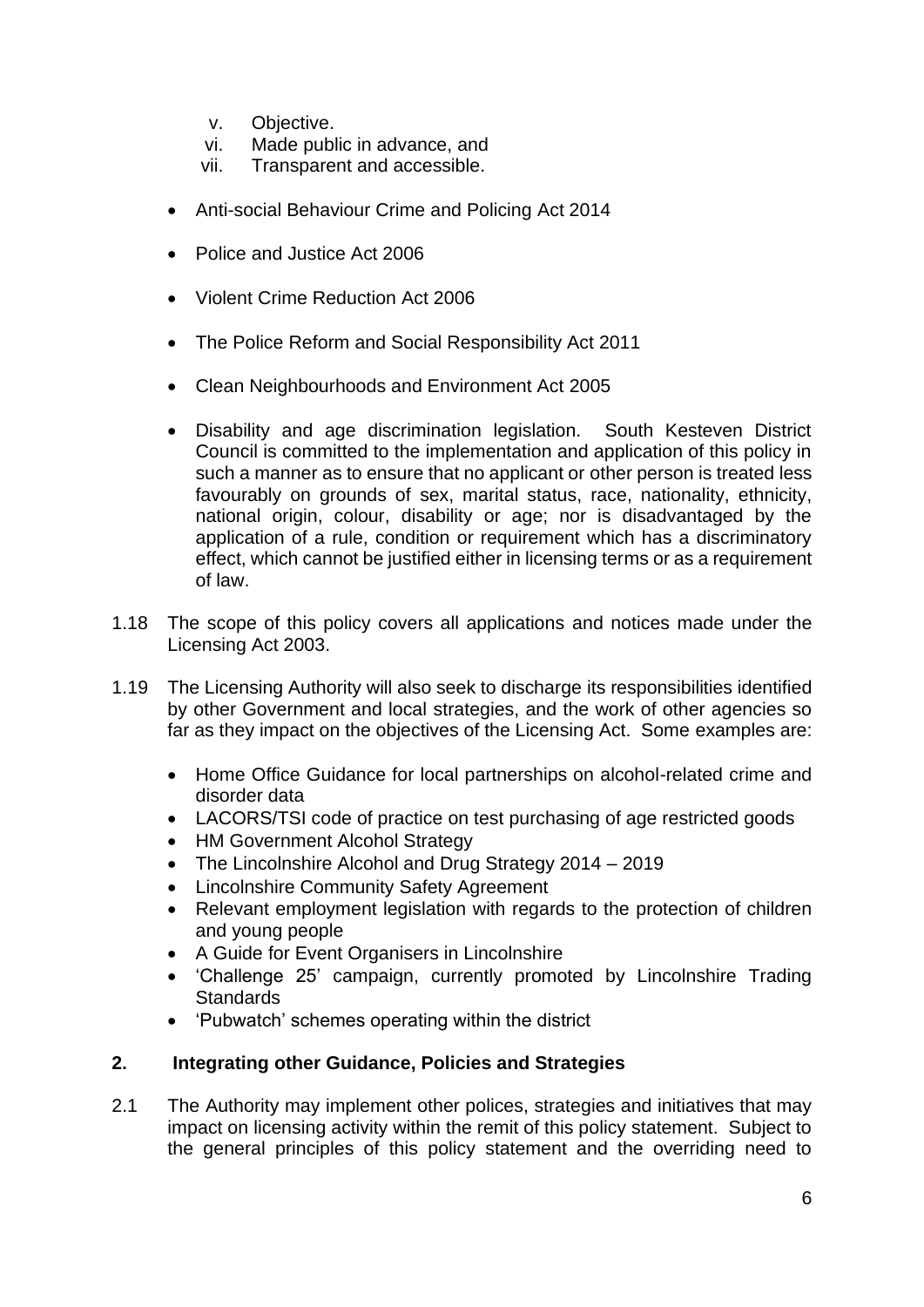promote the licensing objectives, the Licensing Committee may have to regard to them when making licensing decisions.

- 2.2 By consulting widely prior to this policy statement being published and working with our partners at all levels it is hoped this will generate an alignment between this Policy and any that may be developed by partner agencies.
- 2.3 There are a number of wider issues which may need to be given due consideration when dealing with applications. The Licensing Authority's Licensing Committee may therefore receive and may act upon relevant reports regarding:
	- level of crime and disorder, and community safety issues, including antisocial behaviour
	- needs of the local tourist economy
	- cultural strategy for the area
	- employment situation in the area and the need for new investment, and employment where appropriate
	- planning considerations which might affect licensed premises
	- local transport arrangements
	- any other reports considered appropriate to the licensing function
- 2.4 The Licensing Authority recognises that licensing applications should not be seen as a re-run of the planning application process and that there should be a clear separation of the planning and licensing regimes to avoid duplication and inefficiency. To assist in this process the Licensing Committee may provide reports to the Development Control Committee on the situation regarding licensed premises in the district, including the overarching priority to reduce the impact of alcohol-related crime and disorder.
- 2.5 Applicants are encouraged to consider making any necessary applications and enquiries for planning permission before, or at the same time as, they make an application for a premises licence or a club premise certificate.
- 2.6 In reaching a decision, of whether or not to grant a licence, the Licensing Authority will take account of any non-compliance with other statutory requirements brought to its attention, particularly where these undermine the licensing objectives. Non-compliance with statutory requirements may demonstrate that the premises are unsuitable for the activities proposed, or that the management of the premises is not adequate to protect the public from harm or nuisance.
- 2.7 In order to avoid duplication with existing legislation and regulatory regimes the Licensing Authority will, as far as possible, not attach conditions of licence unless they are considered necessary for the promotion of the licensing objectives. Conditions will generally be considered unnecessary if they are already adequately covered by other legislation.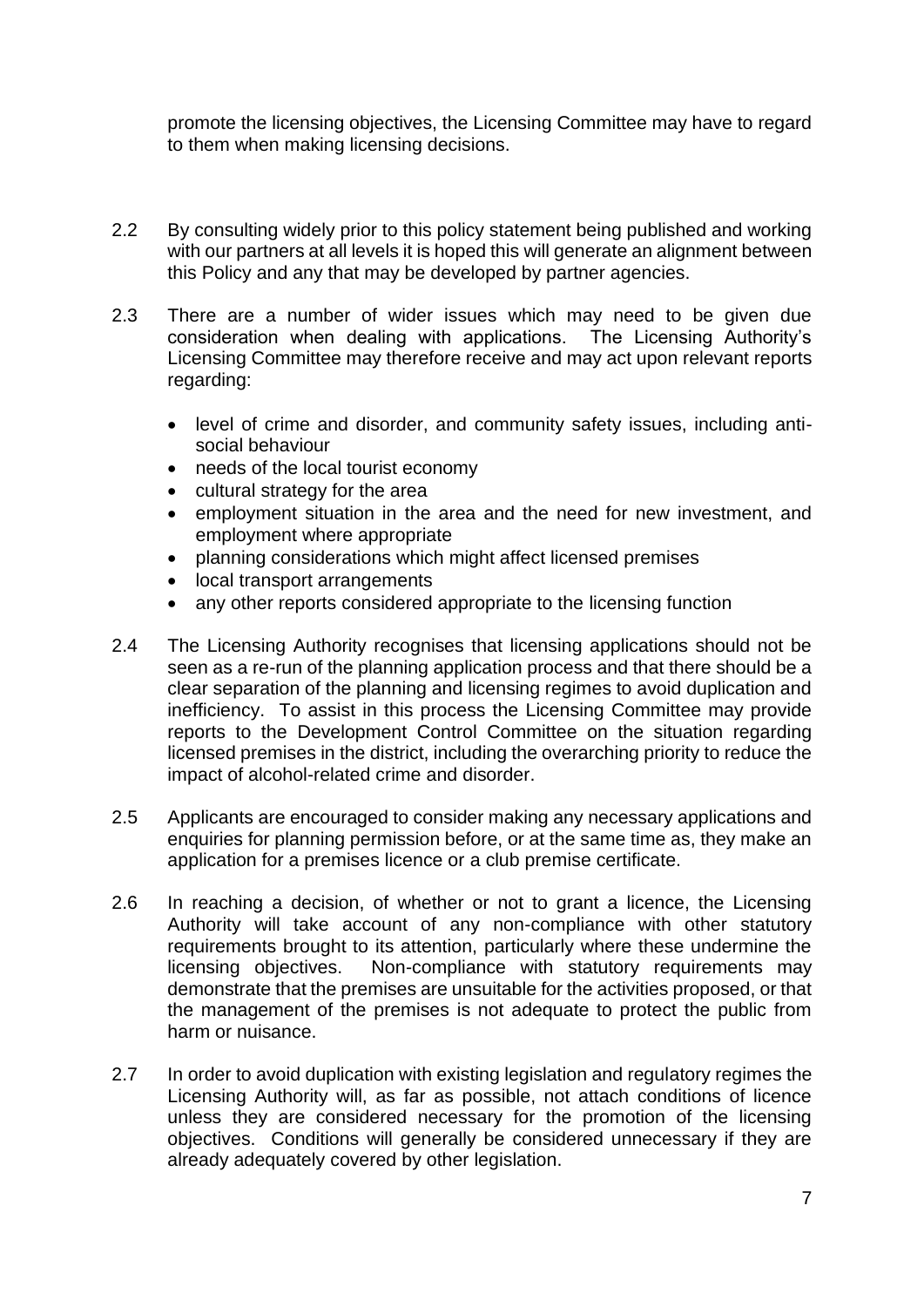# <span id="page-8-0"></span>**3. The Licensing Process**

- 3.1 The functions of the Licensing Authority under the Act may be carried out by the Licensing Committee, by a sub-committee or by one or more officers acting under delegated authority. Delegated powers shall be in accordance with the table at [Appendix 1](#page-25-2).
- 3.2 Each application for licensing will be considered on its own merits for example, free from the imposition of quotas on the number of licensed premises or generalised closing times.
- 3.3 Applicants are strongly advised to liaise with the responsible authorities with respect to the content of their operating schedule before making any application. South Kesteven District Council's Licensing Team are always available to provide advice and guidance to any applicant or other person involved in the process.
- 3.4 Applicants will be required to submit, with their application for a premises licence/club premises certificate or variation to their existing premises licence/club premises certificate, an Operating Schedule. The operating schedule plays a major part in ensuring compliance with the Act, in particular showing how the four licensing objectives are to be achieved. The schedule will aid any Responsible Authority or other person to assess whether the proposed steps to be taken to promote the licensing objectives are satisfactory. The schedule will form part of the conditions of the licence (if granted) and therefore they must be unambiguous and clear in what they intend to achieve. Examples on what steps can be taken to promote the four licence objectives can be found below.
- 3.5 Applications will be determined having regard to:
	- this policy
	- the Licensing Act 2003 and supporting legislation
	- guidance issued by the Department for Culture, Media and Sport (DCMS) or the Home Office
	- any 'relevant representations' received (provided that they are not determined by the Licensing Authority to be frivolous, vexatious or repetitive).
- 3.6 This Authority will, however, look at the geographical location of the author of any representation or review application received. Where the author lives or works a significant distance from the premises subject of an application or review, this Authority will examine the content of the representation particularly closely. The author will be expected to explain in detail how, in terms of the licensing objectives, how they would be affected by the application. The Licensing Authority will consider rejecting any representations which did not include sufficient detail to outline any harm or disturbance which may be caused.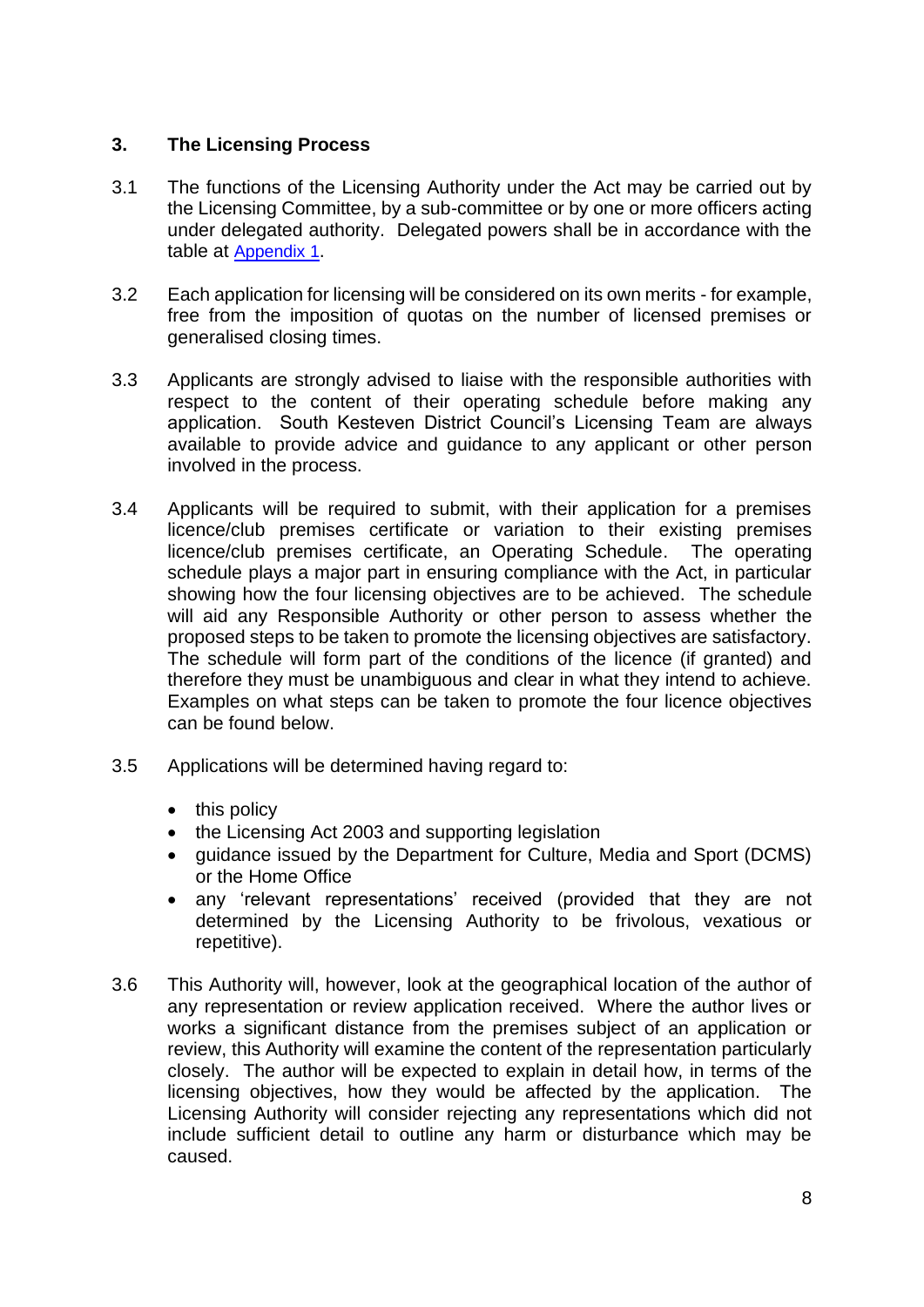- 3.7 Account will be taken of the need to encourage and promote all types of entertainment including live music, dancing and theatre for the wider cultural benefit of the community as a whole. If representations are made concerning the potential for limited disturbance from these activities in a particular neighbourhood, the Licensing Authority's consideration will be balanced against the wider benefits to the community.
- 3.8 The Licensing Authority acknowledges the advice received from the Department for Digital, Culture, Media and Sport (DCMS) that the views of vocal minorities should not be allowed to predominate over the general interests of the community.
- 3.9 The Licensing Authority expects all applicants to complete the 'Adult Entertainment' box of the application form which requires details of any adult entertainment or services, activities, other entertainment or matters ancillary to the use of the premises that may give rise to concern in respect of children.
- 3.10 If there are to be no such entertainments, services, activities or other matters then the form should state that clearly. The Licensing Authority may return, for amendment, any application which is incomplete in this material area.
- 3.11 Failure to submit an application in the correct form will result in that application being returned. The Licensing Authority will endeavour to explain why the application is considered to be deficient and will invite the applicant to re-submit the application with all the required information.

# <span id="page-9-0"></span>**4. Licensing Objectives**

General

- 4.1 Each of the four licensing objectives is of equal importance. The Licensing Authority considers the effective and responsible management of the premises and the instruction, training and supervision of staff and the adoption of best practice to be amongst the most essential control measures for the achievement of the licensing objectives. For this reason, these elements should be specifically considered and addressed within an applicant's operating schedule.
- 4.2 It is for the applicant to decide what, if any, measures to suggest in its operating schedule to address any potential concerns that might arise in the promotion of the licensing objectives. Applicants are reminded that measures proposed in the operation schedules will be converted into conditions on their licence.

Examples of steps the Licensing Authority would expect applicants to consider and address include:

4.3 The Prevention of Crime and Disorder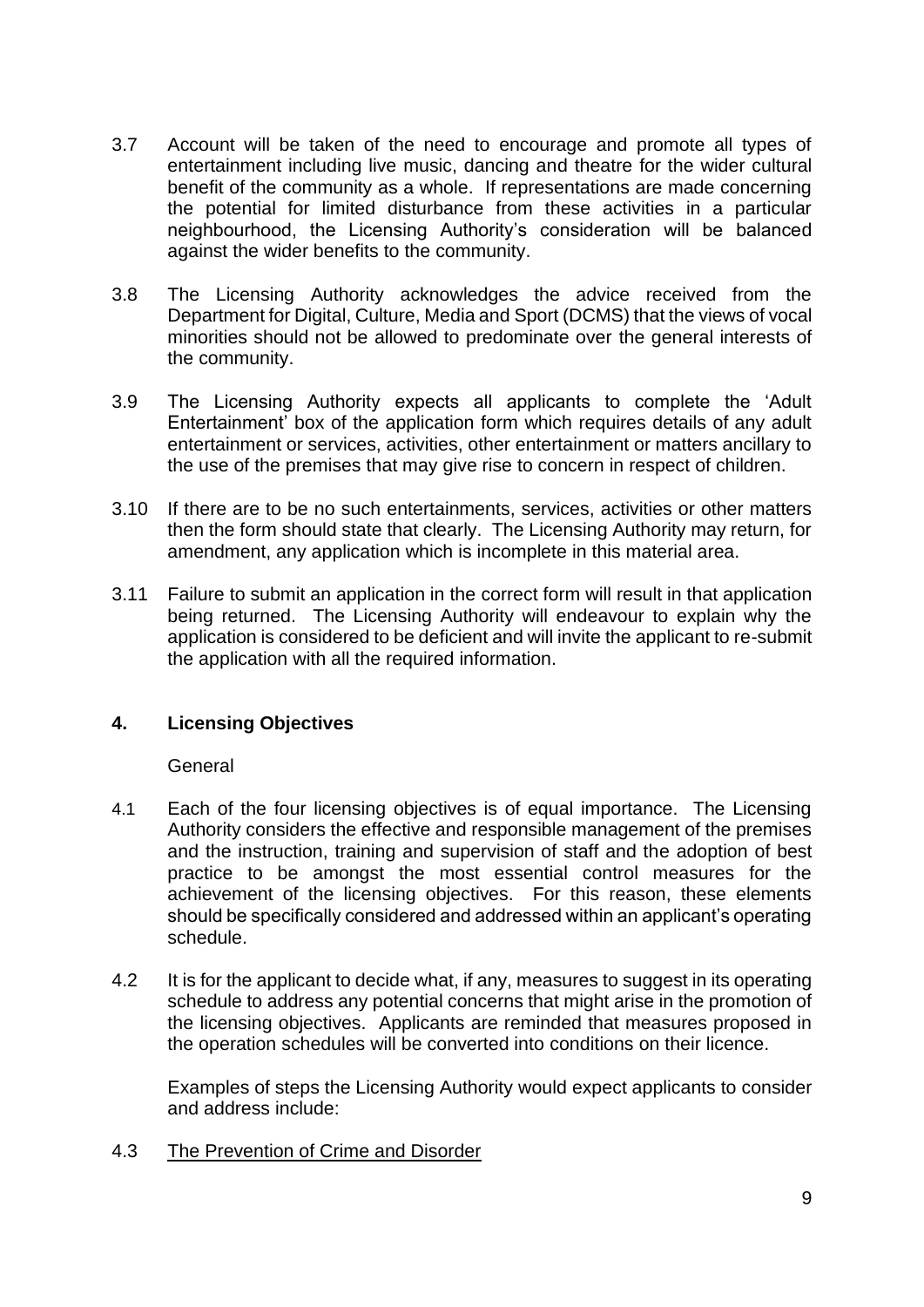In accordance with the Guidance, Police views on matters relating to crime and disorder will be given considerable weight. There are many steps an applicant may make to prevent crime and disorder. The Licensing Authority will look to the Police for the main source of advice on these matters.

- i. Membership and promotion of a recognised Pubwatch Scheme or similar organisation. The ability to share information with participating venues can help to highlight problematic persons or events and give the opportunity for a joined up approach.
- ii. Physical security features should be considered e.g. use of toughened or plastic drinking glasses. Where appropriate, the operating schedule may specify details of when the use of plastic or toughened glass will be applied as defined by a risk assessment. Plastic may be very preferable for use in outside areas where broken glass could be difficult to clear up or where there may be an increased level of rowdiness such as when and where national sporting events are televised.
- iii. The use and numbers of SIA licensed door supervisors. It is illegal to use door staff who are not licensed by the SIA. For more information on the SIA please visit their website at [http://www.sia.homeoffice.gov.uk](http://www.sia.homeoffice.gov.uk/) The decision when to employ door supervisors and in what number depends on a risk assessment. Managers should be sensitive to local and national events such as major football events, even if your premises are not involved directly. When using Door Staff the Licensing Authority recommends the use of an "incident book" which should be maintained recording details of duty door staff and any incidents dealt with. This should be kept available for inspection at any reasonable time by Police and Council officers.
- iv. The amount of seating to be provided to reduce high volume vertical drinking.
- v. Training given to staff in crime prevention and drug awareness measures.
- vi. Measures agreed with the Police to reduce crime and disorder. The development of good relations with local police officers is beneficial in preventing incidents occurring on your premises. If customers become accustomed to police officers making frequent checks, problem behaviour can be discouraged. Additionally, records kept of any crime or disorder incidents and where sales of alcohol have been refused will help the police and local authority monitoring.
- vii. Measures to prevent the use or supply of illegal drugs. Ensuring adequate staffing at busy times so that staff members are regularly checking all areas of the licensed premises including toilets and other areas that are not easily visible from the bar. Such measures would include a premises drug policy and statement of such a policy.
- viii. Search procedures. Effective searching not only prevents certain crimes by removing prohibited articles, but also serves as a deterrent.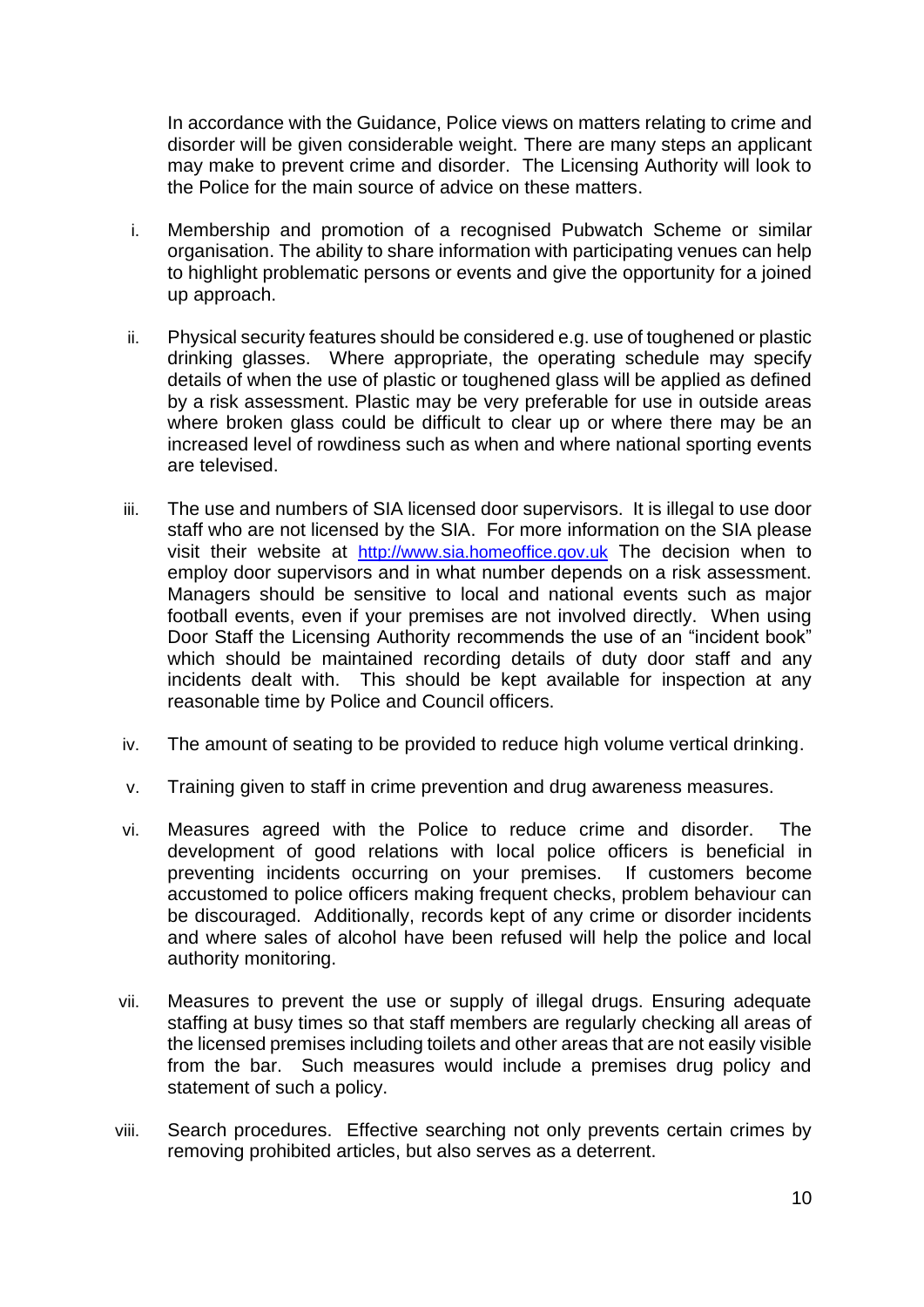- ix. Provision of CCTV in and around the premises. Details of any CCTV system and suitable signs associated with it. If installing a new CCTV system advice from the Crime Reduction Officer or Licensing Officer of Lincolnshire Police should be sought.
- x. Formulation of a dispersal policy. You should ensure that when customers leave the premises, they do so in an orderly manner. A music and lighting policy which encourages a calming effect on customers before they leave can help. It may be that a transportation policy is required to get customers home after leaving the premises when there is no viable alternative.
- xi. Measures to prevent glasses and bottles being taken away from the licensed premises. Open containers should not be taken from the premises. Signs to reinforce that only drinks purchased on the premises may be consumed on the premises could be advisable.

#### 4.4 Public Safety

The Licensing Authority will not seek to impose fire safety conditions on licenses where the Regulatory Reform (Fire Safety) Order 2005 applies.

- i. Suggested occupancy figures (including staff and performers). This can be based on a recent assessment completed by a fire officer/building control officer. It is the responsibility of the licence holder to do a risk assessment of the business and expert advice may be required.
- ii. Not only does the size and number of emergency exits affect the occupancy figure, so does the floor area, ease of exit and the density and type of furniture and fittings. Please note that sanitary accommodation can affect occupancy figures. Please specify if your premises has a capacity of less than 200 people, and the application is for the sale of alcohol on the premises and dancing as there is an exemption available under section 177 of the Licensing Act 2003.
- iii. Use of equipment and effects. You should be able to demonstrate that equipment, whether fixed or temporary is safe and in working order such as the electrical, fire alarm and emergency lighting systems and fire fighting equipment. There are however, types of equipment and effects which require specific risk assessment and advice from experts such as the Environmental Health or Health and Safety officers.
- iv. Levels of door supervision. Please see above in Crime and Disorder. When assessing the numbers of door staff, you should be consider their safety and employ them in sufficient numbers to ensure that they are able to deal with all emergencies and evacuations, not just in their crime and disorder role.
- v. Measures to prevent the supply and use of illegal drugs. Please see the General and Crime and Disorder headings.
- vi. Physical safety features e.g. use of toughened glass and plastic containers. Please see above in Crime and Disorder;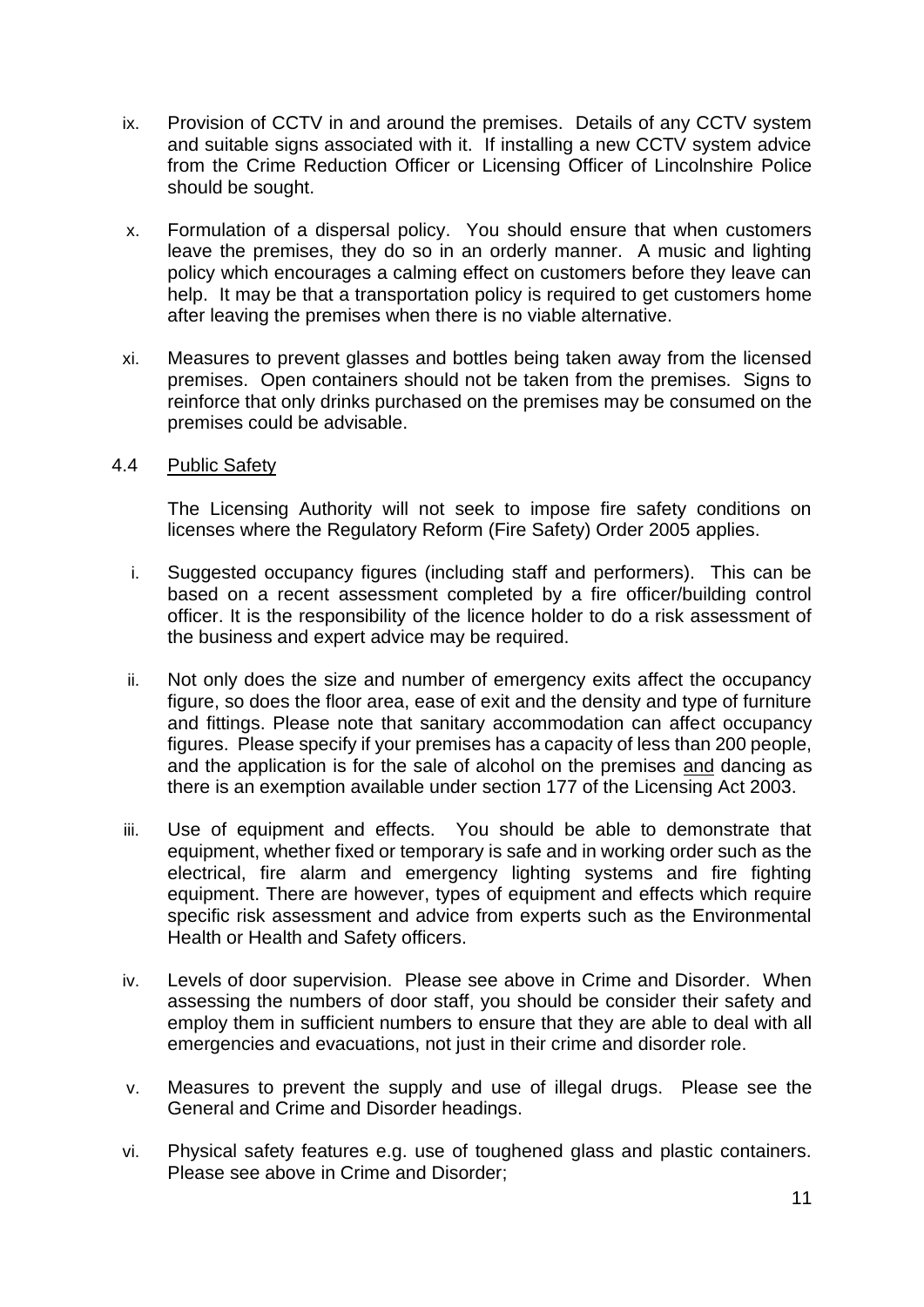- vii. Fire safety, training and evacuation procedures;
- viii. Provision of CCTV.
- 4.5 The Prevention of Public Nuisance

Applicants will need to focus on the effect of the licensable activities on persons living and working in the area around the premises which may be disproportionate or unreasonable. Issues will mainly concern noise nuisance, light pollution, noxious smells and litter but should be relevant to the premises.

- i. The location of premises and proximity to residential and other noise sensitive premises, such as hospitals, hospices and places of worship and the proximity of other sensitive areas such as schools, war memorials etc;
- ii. The hours of opening, particularly between 23.00 and 07.00;
- iii. The nature of the activities to be provided, including whether those activities are of a temporary or permanent nature and whether they are to be held inside or outside the premises;
- iv. The design and layout of the premises and in particular the presence of noise limiting features;
- v. The occupancy capacity of the premises;
- vi. The availability of public transport;
- vii. The availability of parking in residential areas;
- viii. 'Wind down period' between the end of the licensable activities and the closure of the premises;
- ix. The formulation of a dispersal policy;
- x. Last admission time;
- xi. The upkeep of the area immediately surrounding the premises such as litter collection.
- xii. Installation of noise limiting equipment.
- 4.5.1 Closure of outside areas after a certain time is encouraged to be included in your operating schedule. It is advisable that no regulated entertainment is carried out in outside areas in the evenings without prior consultation with the Licensing Authority. Noise can also be contained by keeping windows and doors shut, by installing double-glazing or air conditioning and ventilation where appropriate, which should be maintained in good order. Using performers of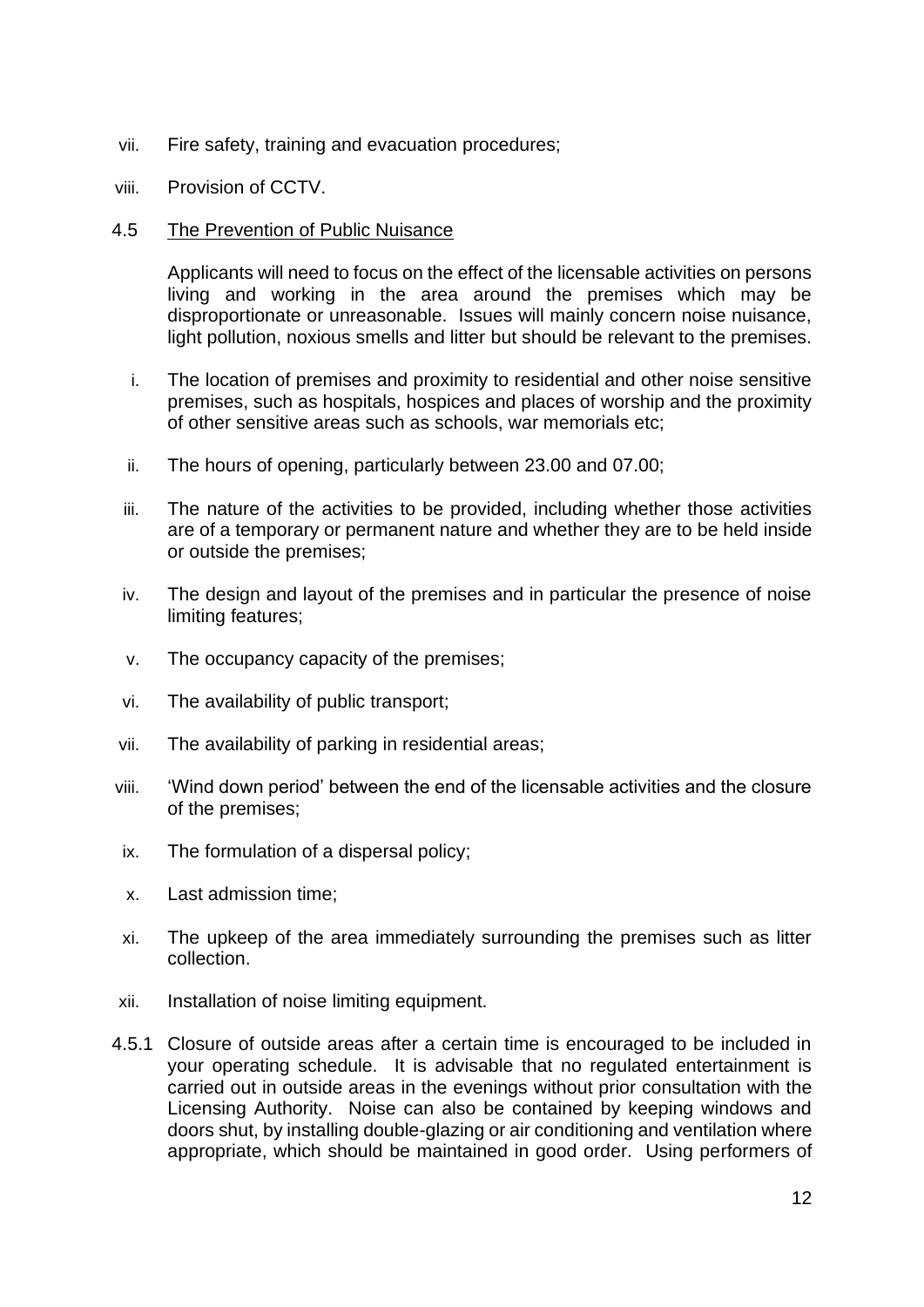regulated entertainment to remind customers to respect the premises' neighbours and leave quietly has proved successful.

4.5.2 A guide for the management of noise and other public nuisances is available on the Council's website <http://www.southkesteven.gov.uk/index.aspx?articleid=8505> It is recommended that you contact an officer from Environmental Health for further advice before submitting your application.

#### 4.6 Protection of Children from Harm

- 4.6.1 The protection of children from harm includes the protection of children from moral, psychological and physical harm. This includes not only protecting them from the harms associated directly with alcohol consumption, but also wider harms such as exposure to strong language and sexual expletives (for example, in the context of exposure to certain films or adult entertainment).
- 4.6.2 The Licensing Authority is aware that alcohol misuse and abuse is one of the recurring key 'parental factors' in child protection, often contributing to parental neglect of children, domestic abuse and violence within families.
- 4.6.3. Alcohol is often a factor in child sexual exploitation, where young people may be encouraged or coerced to drink alcohol. Being under the influence of alcohol impacts on the safety and health of young people. They become vulnerable and are at risk of becoming involved in activities they otherwise would not. Nationally, evidence has been found of the sexual exploitation of children taking place on licensed premises, or premises being used for the purposes of grooming and enticement. The Licensing Authority is especially mindful that it must always consider the need to protect children from sexual exploitation.
- 4.6.4 The Licensing Authority encourages licence holders and operators of licensed premises:
	- To ensure that they are fully aware of the signs of child sexual exploitation and to understand the sexual exploitation of a child is sexual abuse and is a crime; and
	- To raise the awareness of their staff about child sexual exploitation and provide intelligence to the appropriate authorities about concerns and about perpetrators who may be operating in their areas.
- 4.6.5 The Licensing Authority recognises the Lincolnshire Safeguarding Children's Board as being the competent authority to advise on matters relating to the protection of children from harm. Their details can be found in the Guidance to Applicants available at [http://www.southkesteven.gov.uk](http://www.southkesteven.gov.uk/) or on request.
- 4.6.6 A statement should be made in the operating schedule regarding the child admission policy of the premises detailing any restrictions. Good management and staff training are essential in dealing with this objective.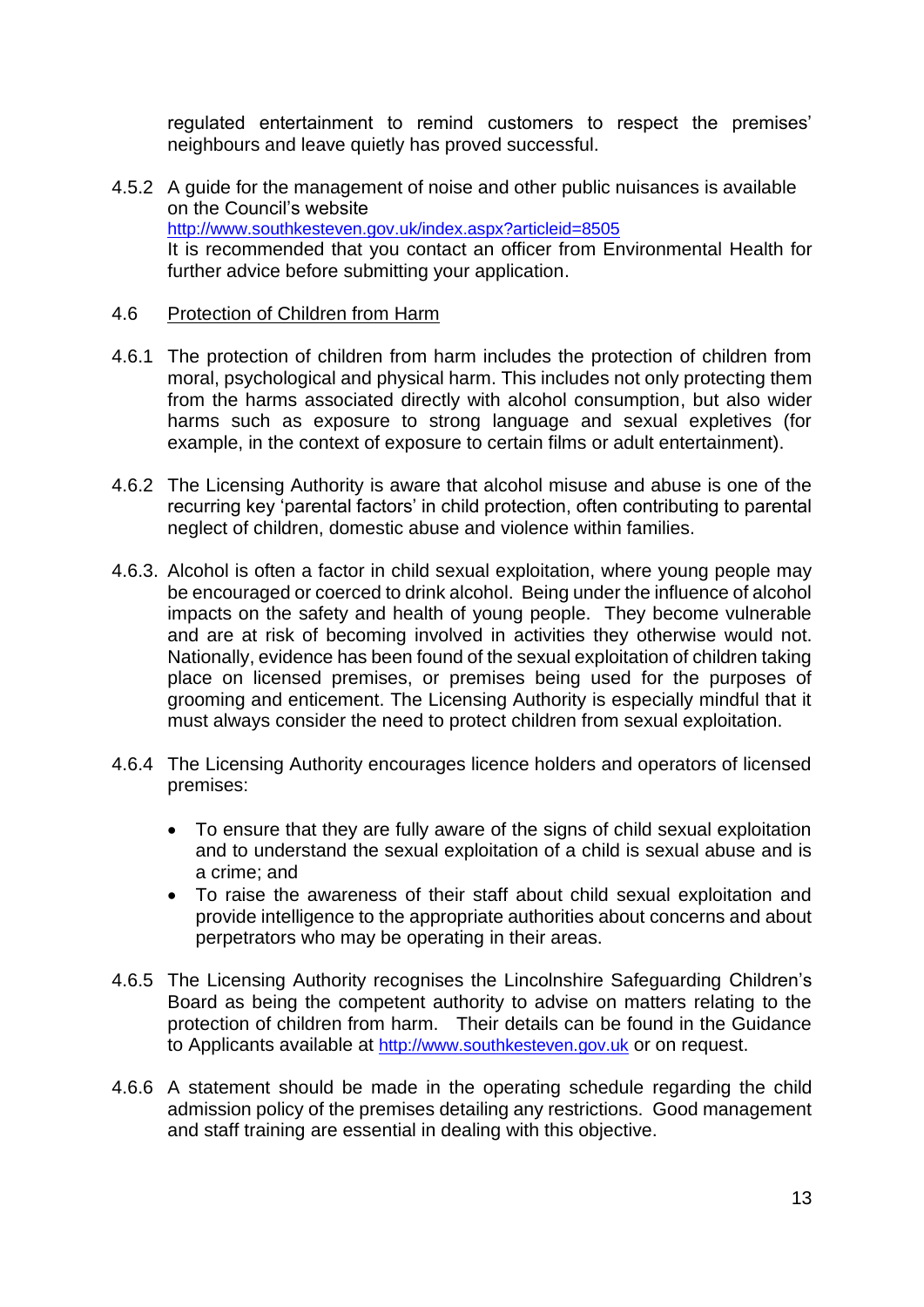- 4.6.7 Signage can be very important in the protection of children from harm. It is important that signage makes clear the restrictions on access to the premises or part of the premises by children. It is also important to have children supervised at all times in these types of premises.
- 4.6.8 It is expected to show in your operating schedule that if children are permitted on the premises that any areas where children are not allowed are demarcated, these may be bar areas, in areas with amusements with prizes or a strong element of gambling, suitable refreshments should also be available at all times when children are permitted. Make sure that children needing to use the toilets can get there without crossing areas within which they are not permitted.
- 4.6.9 When considering access by children, you may wish to consider the following:
	- Limitations of the hours when children may be present;
	- Limitations on the exclusion of the presence of children under certain ages when particular specified activities are taking place;
	- Limitations on the parts of premises to which children might be given access;
	- Age limitations (below 18);
	- Requirements for accompanying adults (including for example, a combination of requirements which provide that children under a particular age must be accompanied by an adult);
	- Full exclusion of those people under 18 years of age from the premises when any licensable activities are taking place; and
	- Presence of acceptable number of appropriate adult staff to ensure public safety and protection of children from harm.
- 4.6.10 It should be noted that it is an an offence;
	- i. to permit children under the age of 16 unaccompanied by an adult (that is a person aged 18 or over) to be present on premises open for the supply of alcohol for consumption there and being used exclusively or primarily for the supply of alcohol for consumption on those premises under the authorization of a premises licence, club premises certificate or temporary event notice;
	- ii. to permit the presence of children under 16 who are not accompanied by an adult (that is a person aged 18 or over) between midnight and 5am to be on premises supplying alcohol for consumption on the premises under the authorization of any premises licence, club premises certificate or temporary event notice.
- 4.6.11 The offences may be committed by a premises licence holder, designated premises supervisor or any person who works at licensed premises, whether paid or unpaid, in a capacity which authorizes him or her to request an unaccompanied child under 16 to leave the premises.
- 4.6.12 It may also be committed by any member or officer of a club, which holds a club premises certificate, who is present on the premises in a capacity which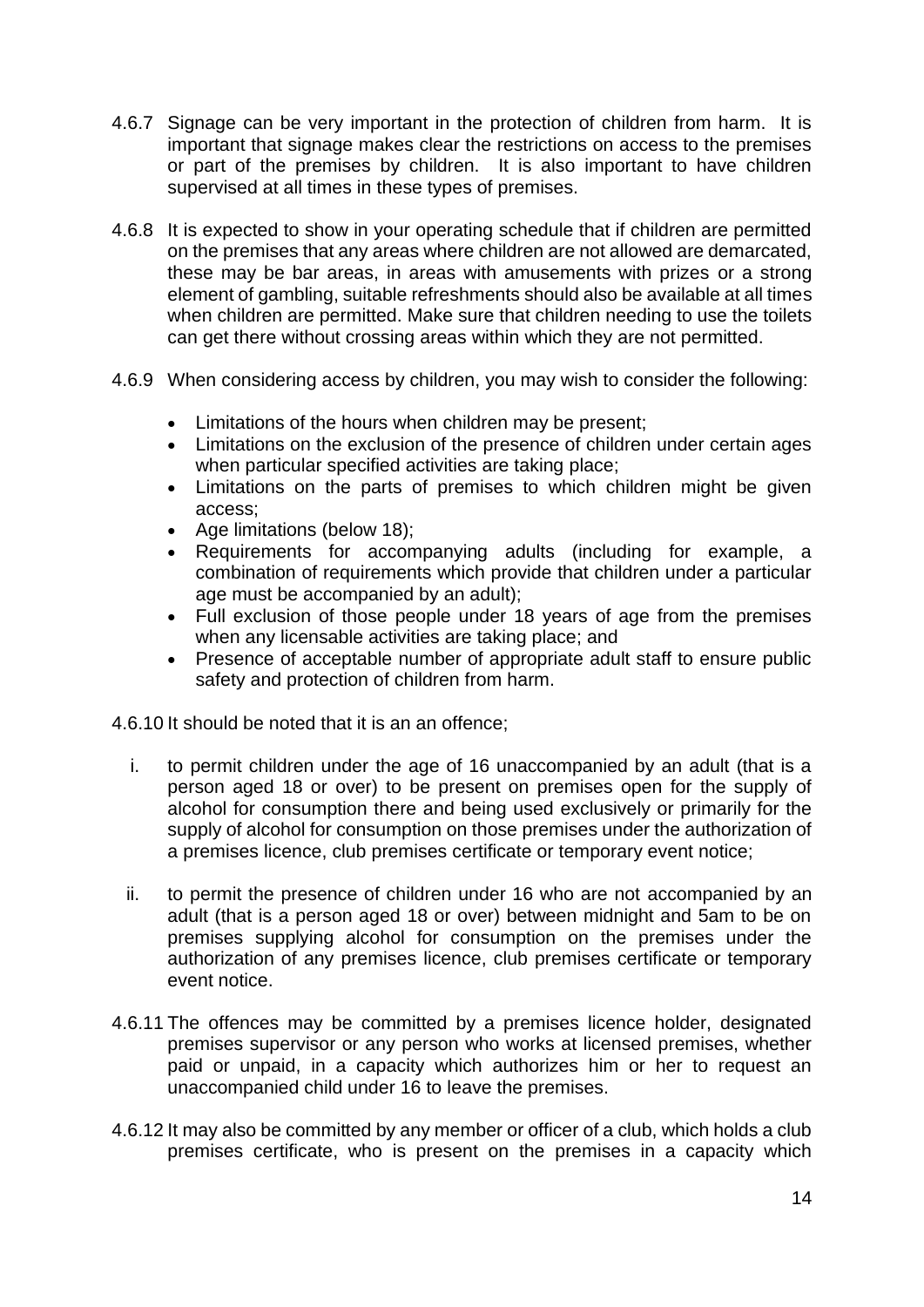enables him to make such a request or a premises user in relation to premises being used under the authorization of a temporary event notice.

## <span id="page-15-0"></span>**5. Licensing Hours**

- 5.1 The Licensing Authority recognises that fixed and artificially early closing times in certain areas can lead to peaks of disorder and disturbance on the streets, when large numbers of people leave licensed premises at the same time.
- 5.2 Longer licensing hours permitting the supply of alcohol may therefore be considered as an important factor in reducing friction at late night food outlets, taxi ranks and other sources of transport.
- 5.3 There is no presumption in the Licensing Act 2003 for longer hours to be granted over objections from local people and organisations. Where there are objections, and the Licensing Committee believes that changing the hours would undermine the licensing objectives, the Committee can reject the application or grant it with appropriate conditions or hours.
- 5.4 As far as the Licensing Authority's overall approach to licensing hours is concerned, it is not intended that any form of zoning will be introduced. Experience in other areas shows that this can lead to the significant movement of people across boundaries, in search of premises opening later, puts greater pressure on town centres than is necessary and can lead to increased disorder and nuisance.
- 5.5 Shops, stores and supermarkets should generally be permitted to sell alcohol for consumption off the premises during the normal hours they intend to open for shopping purposes. However, in the case of individual shops that are known to be a focus of disorder and disturbance, then subject to receiving valid, relevant representations, a limitation on licensing hours may be appropriate.
- 5.6 Where off sales are permitted and late-night takeaways exist, operators should recognise their responsibility to ensure that litter discarded in the area of their premises is cleared away regularly.
- 5.7 In largely residential areas the Licensing Authority will deal with the issue of licensing hours on the individual merits of each application. When issuing a licence, stricter conditions with regard to noise control and/or limitations to opening hours may be imposed in the case of premises which are situated in the area.
- 5.8 South Kesteven District Council's Licensing Team will always seek to provide informal advice and mediate between all parties involved in the application process, and strive to reach a mutually acceptable agreement. However, the team is subject to legislative restrictions and it may be that the matter will be put before the Licensing Committee.

#### <span id="page-15-1"></span>**6. Children and Licensed Premises**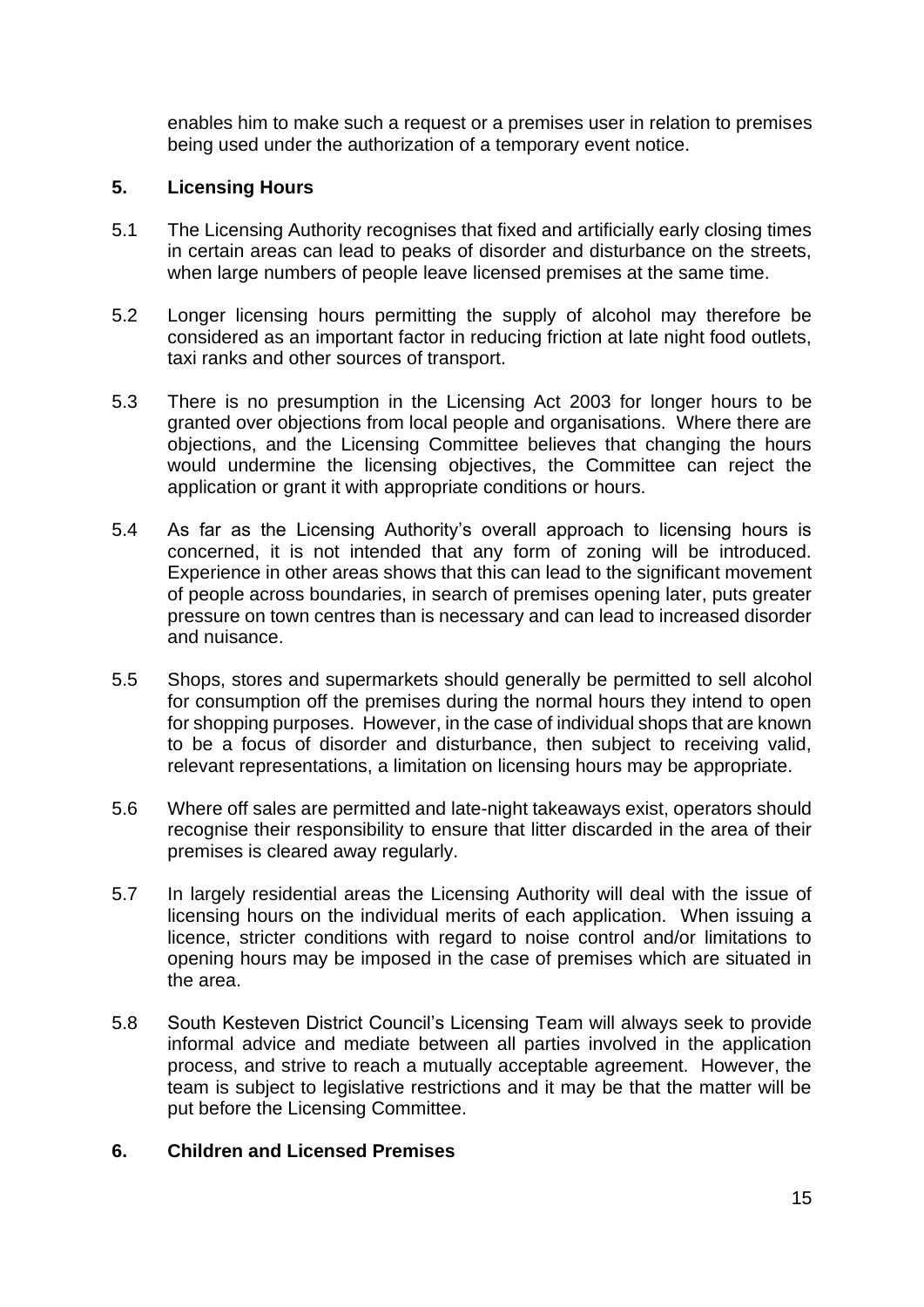- 6.1 The Licensing Authority recognises the great variety of premises for which licences may be sought. These will include theatres, cinemas, restaurants, pubs, nightclubs, cafes, takeaways, community halls and schools. Except as prohibited by law, access by children to all types of premises will not be limited in any way unless it is considered necessary to do so to protect them from harm.
- 6.2 When deciding whether or not to limit access to children, the Licensing Authority will judge each application on its own individual merits. Examples which may give rise to concern in respect of children, would include premises where:
	- entertainment or services of an adult or sexual nature are commonly provided;
	- there have been convictions of members of the current staff at the premises for serving alcohol to minors or with a reputation for underage drinking;
	- there is a known association with drug taking or dealings;
	- there is a strong element of gambling on the premises (but not, for example, the simple presence of a small number of cash prize gaming machines);
	- the supply of alcohol for consumption on the premises is the exclusive or primary purpose of the services provided at the premise.
- 6.3 In the case of premises which are used for film exhibitions, conditions will be imposed restricting access only to those who meet the required age limit, in line with any certificate granted by the British Board of Film Classification or, in specific cases, a certificate given to the film by the Licensing Authority itself.
- 6.4 Where a large number of children are likely to be present on any licensed premises, for example, a children's show or pantomime, then conditions will be imposed requiring the presence of an acceptable number of appropriate adult staff to ensure public safety and their protection from harm.
- 6.5 The onus will be on the premise licence holder to ensure that members of staff are suitable to carry out the supervision of children, which may include a criminal record check from the Disclosure and Barring Service.
- 6.6 The options available for limiting access by children would include:–
	- limitations on the hours when children may be present;
	- limitations on the exclusion of the presence of children under certain ages when particular specified activities are taking place;
	- limitations on the parts of premises to which children might be given access;
	- age limitations (below 18 years of age);
	- requirements for accompanying adults
	- full exclusion of those people under 18 years of age from the premises when any licensable activities are taking place.
- 6.7 The Licensing Authority will not impose any condition that specifically requires access for children to be provided at any premises. Where no restriction or limitation is imposed the issue of access will remain a matter for the discretion of the individual licensee or club.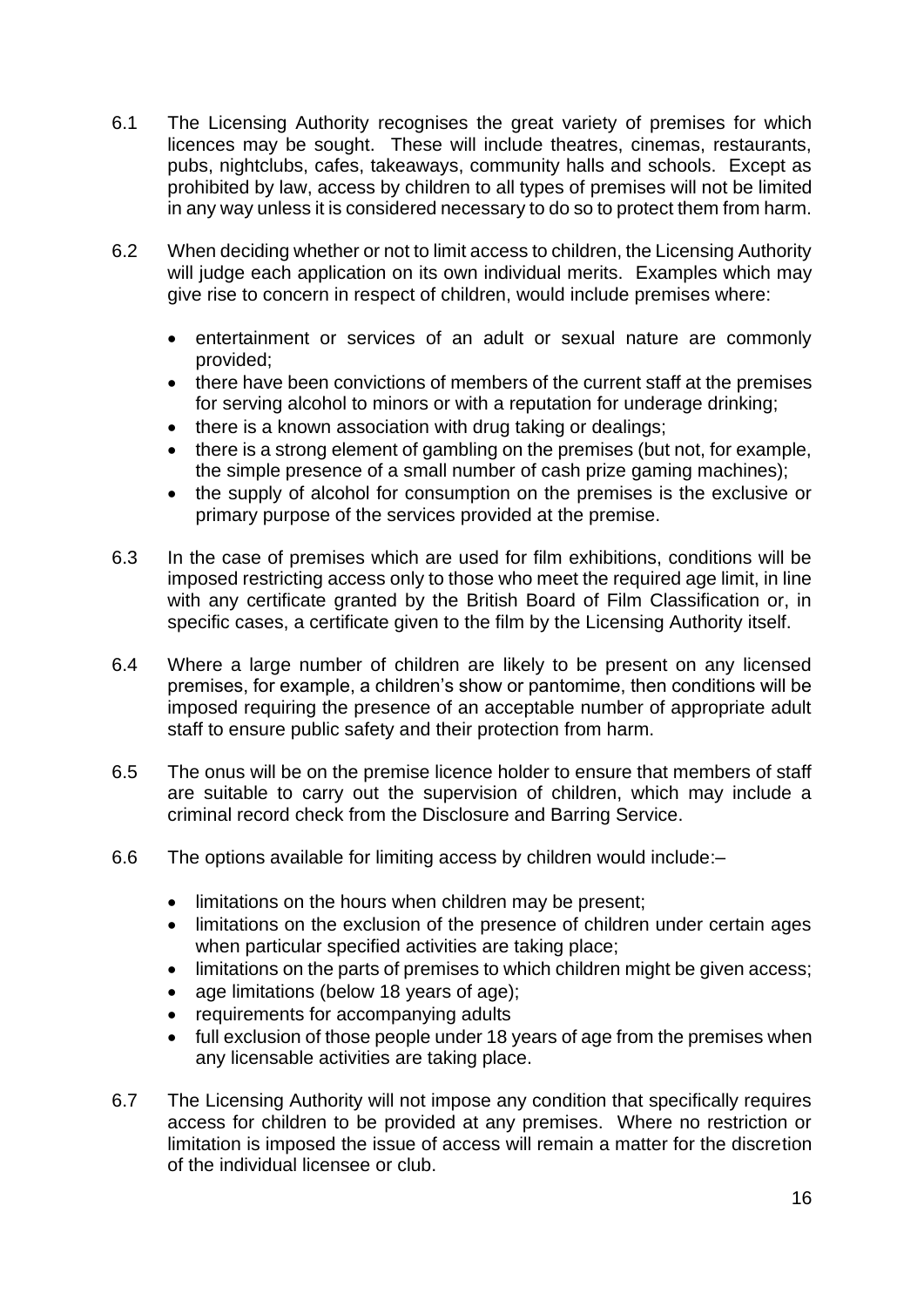- 6.8 The body responsible for the interests of children is the Lincolnshire Safeguarding Children Board, who are contactable through Lincolnshire County Council.
- 6.9 The sale of alcohol to children and young people under the relevant age is a criminal offence, often resulting in harm to the child or young person concerned, along with disturbance and nuisance to local residents and businesses. Applicants are required to detail adequate control measures in their operating schedules to prevent under age sales to children and young persons.
- 6.10 The Licensing Authority recognises that Lincolnshire County Council Trading Standards, as part of their responsibilities and duties under legislation controlling the sale of age restricted products including alcohol, provides advice and guidance on the controls and systems that may be adopted to help prevent such sales. The Licensing Authority also recognises that, in liaison with the Police, Trading Standards conduct covert test purchasing exercises to check compliance with the legislation.

#### <span id="page-17-0"></span>**7. Cumulative Impact**

- 7.1 The cumulative impact of licensed premises has been described within the Guidance since the commencement of the Act. Cumulative Impact Assessments (CIA) were introduced at Section 5A of the Act by the Police and Crime Act 2017, with effect from 6 April 2018.
- 7.2 Cumulative impact is the potential impact on the promotion of the licensing objectives in areas where there the number, type or density of licensed premises, such as those selling alcohol or providing late night refreshment, is high or exceptional and serious problems of nuisance and disorder may arise outside or some distance from those premises.
- 7.3 The cumulative impact of licensed premises on the promotion of the licensing objectives is a matter which the Licensing Authority can take into account but must be evidence based. This should not however, be confused with 'need' which relates more to the commercial demand for a particular type of premises, e.g. a pub, off-licence, restaurant or hotel. The issue of need is therefore a matter for planning consideration or the market to decide and does not form part of this Licensing Policy Statement.
- 7.4 The Licensing Authority may receive representations from either a responsible Authority or other person, (both defined by the Act), that the cumulative impact of new licences is leading to an area becoming saturated with premises of a certain type, making it a focal point for large groups of people to gather, and thereby creating exceptional problems of disorder and nuisance over and above the impact from the individual premises themselves. In such cases the issue of cumulative impact can be taken into account when considering the individual merits of any application.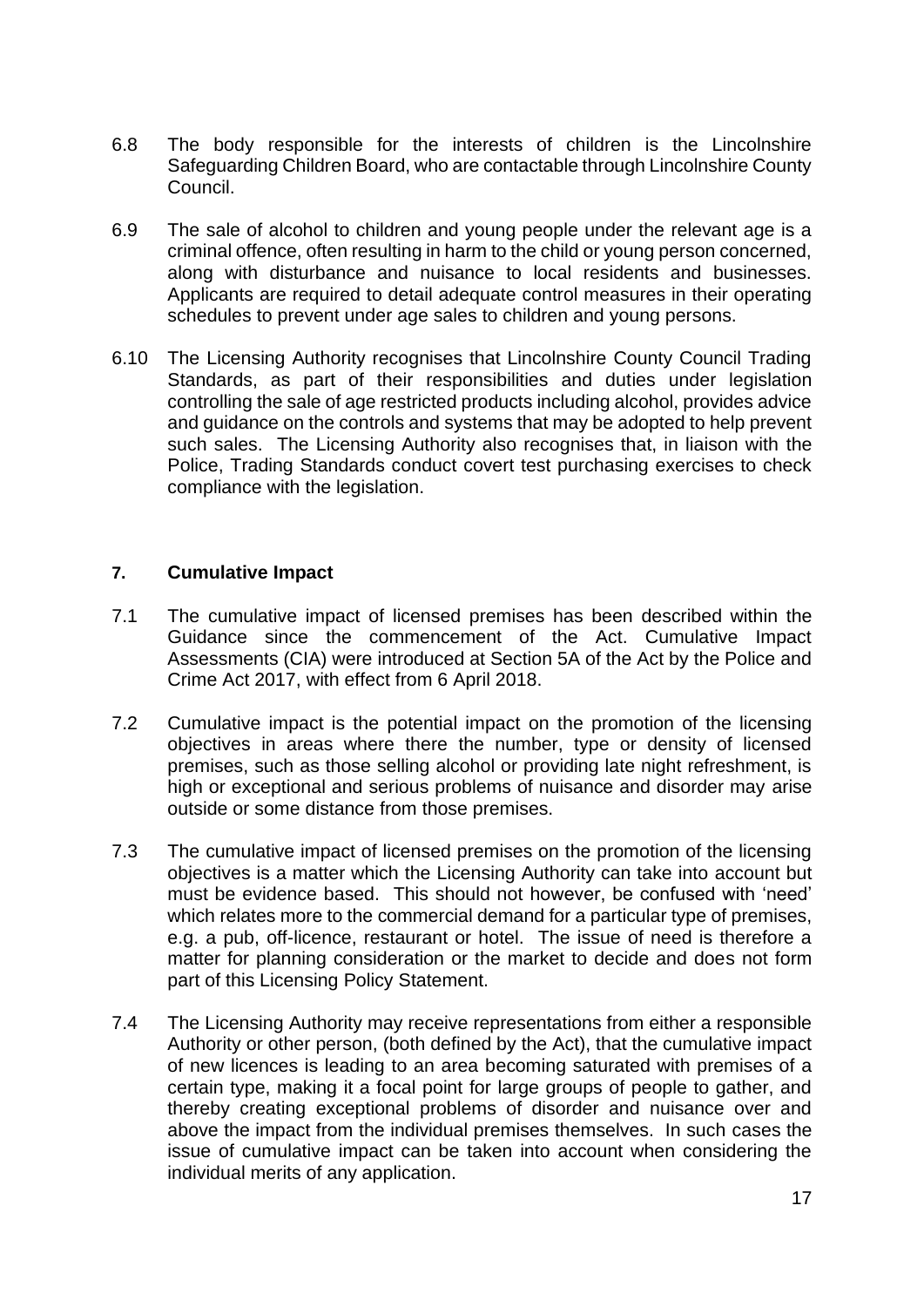- 7.5 The Authority encourages the development of a variety of premises providing a range of licensable activities. The decision to include a special policy relating to cumulative impact with this policy will be evidentially based. Evidence of cumulative impact on the promotion of the licensing objectives needs to relate to the relevant problems identified in the specific area to be covered by the CIA. Information which licensing authorities may be able to draw on to includes:
	- local crime and disorder statistics, including statistics on specific types of crime and crime hotspots;
	- statistics on local anti-social behaviour offences;
	- health-related statistics such as alcohol-related emergency attendances and hospital admissions;
	- environmental health complaints, particularly in relation to litter and noise;
	- complaints recorded by the local authority, which may include complaints raised by local residents or residents' associations;
	- residents' questionnaires
	- evidence from local Councillors; and
	- evidence obtained through local consultation.
- 7.6 If, subject to that consultation South Kesteven District Council decide to adopt a cumulative impact policy, they will adopt a policy and add it to this Statement of Licensing Policy.
- 7.7 Any cumulative impact policy is not absolute and the circumstances of each application will be considered properly.
- 7.8 Rather than adopt a special policy there are a number of other mechanisms for addressing issues of unruly behaviour which occur away from licensed premises, these include:
	- planning controls;
	- positive measures to create a safe and clean town centre environment, in partnership with local businesses, transport operators and other departments of the Local Authority;
	- Public Spaces Protection Orders
	- the provision of CCTV surveillance in town centres, ample taxi ranks, provision of public conveniences open late at night, street cleaning and litter patrols;
	- powers of Local Authorities to designate parts of the Local Authority area as places where alcohol may not be consumed publicly;
	- Police enforcement of the general law concerning disorder and anti-social behaviour, including the issuing of fixed penalty notices;
	- the prosecution of any personal licence holder or member of staff at such premises who is selling alcohol to people who are drunk;
	- the confiscation of alcohol from adults and children in designated areas;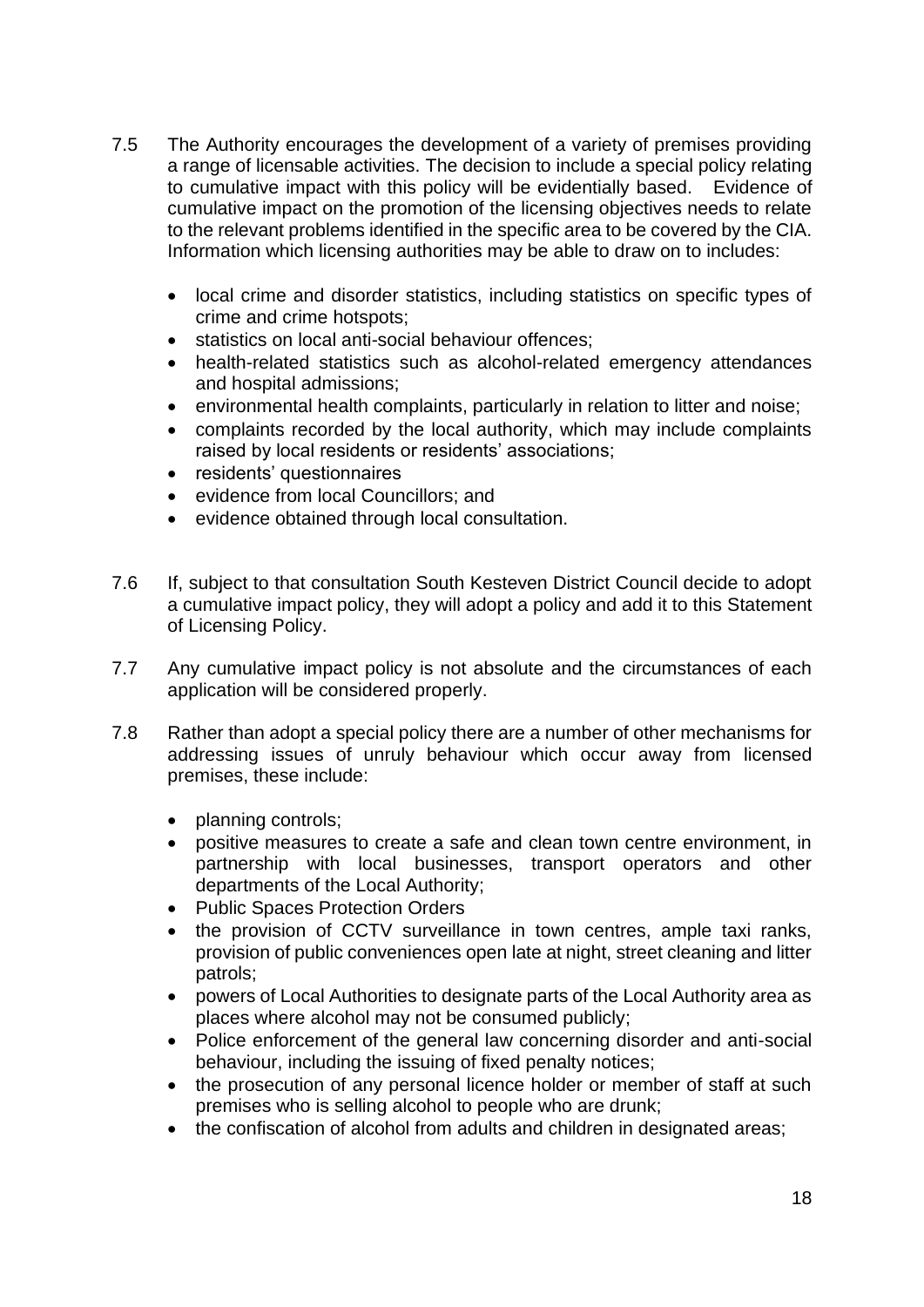- Police powers to close down instantly for up to 24 hours any licensed premises or temporary event on grounds of disorder, the likelihood of disorder or noise emanating from the premises causing a nuisance; and
- The power of the Police, other responsible Authorities or a local resident or business to seek a review of the licence or certificate in question.
- 7.9 These may be supplemented by other local initiatives that similarly address these problems.
- 7.10 The Licensing Authority may address a number of these issues through the Safer Lincolnshire Partnership and County Licensing Group, in line with the strategic objectives for crime and disorder reduction within the district.

#### <span id="page-19-0"></span>**8. Nudity and striptease**

- 8.1 The Authority recognises that Parliament has made it lawful to operate establishments providing adult entertainment, such as striptease and, that such businesses are a legitimate part of the retail and leisure industries. It is our role as a Licensing Authority to administer the licensing regime in accordance with the law.
- 8.2 This Authority has adopted the provisions of Schedule 3 to the Local Government (Miscellaneous Provisions) Act 1982 (as amended by Section 27 of the Policing and Crime Act 2009) so that it can licence sexual entertainment venues in the district. The Authority's policy and procedures in relation to the licensing of sexual entertainment venues can be viewed on the Authority's website.
- 8.3 The Authority recognises that some premises providing sexual entertainment may not be providing the entertainment at a frequency which requires the premises to be licensed as a sexual entertainment venue under the LGMP Act (no more than 11 occasions in any 12 month period, with none of those occasions lasting longer than 24 hours or taking place within a month of any other such occasion).
- 8.4 Where such premises are providing (or intending to provide) striptease or any other kind of nudity (for example pole or lap dancing or topless waitresses), the Authority will expect applicants to demonstrate in their operating schedule that considerable thought has been given as to how they intend to promote the licensing objectives.
- 8.5 In order to promote the licensing objectives, subject to receiving relevant representations, where the Licensing Authority grants premises licences that include striptease or any other kind of nudity, it will generally impose conditions relating to the following issues:-
	- the location within the premises where the activity takes place;
	- the absence of advertising the activities outside the premises;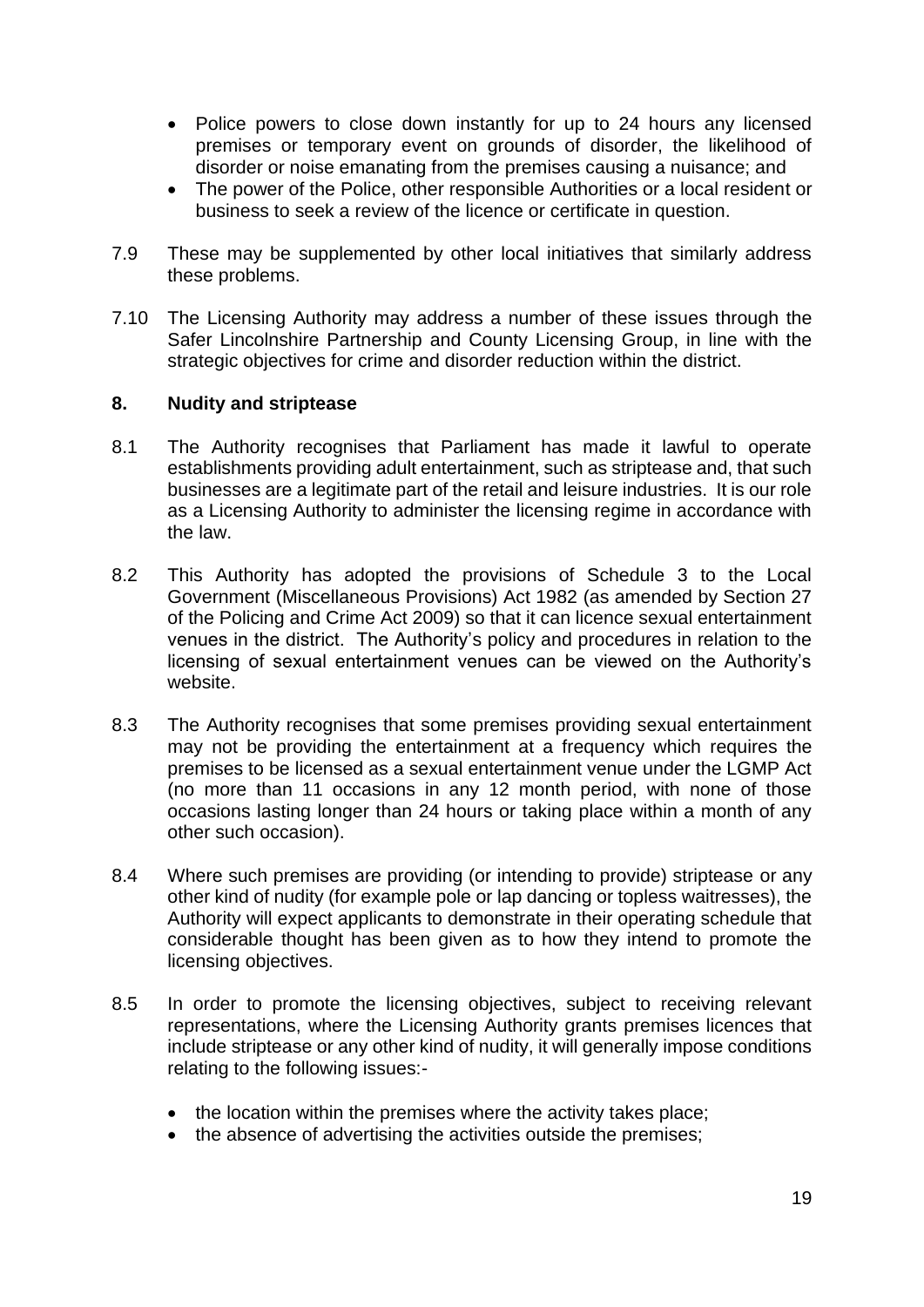- the measures taken to ensure no person under 18 years of age enters the premises
- the measures taken to ensure that the activities inside the premises cannot be seen from outside the premises
- the position of the performers dressing rooms in relation to the area in which they perform
- physical contact between performers and customers
- 8.6 Where premises licence applications include striptease or any other kind of nudity, the Licensing Authority will have particular regard to the location of the premises in relation to places of religious worship, schools, youth clubs or other premises where significant numbers of children are likely to attend.

## <span id="page-20-0"></span>**9. Conditions of Licence**

- 9.1 The Licensing Authority does not propose to implement standard licensing conditions across the board. It may draw upon the model pool of conditions issued by the Home Office or other such bodies and attach conditions as appropriate given the circumstances of each individual case.
- 9.2 The Licensing Authority is aware of the need to avoid measures which deters live music and theatre by imposing direct costs of a substantial nature and the Licensing Authority will take account of this.
- 9.3 Conditions not listed in the pool of model conditions may be specifically tailored by the Licensing Authority and attached to licences as appropriate.

#### <span id="page-20-1"></span>**10. Reducing the Harm caused by Alcohol**

- 10.1 The Authority is aware of the link between the supply of excessively discounted liquor, irresponsible drinks promotions and incidents of alcohol related disorder as well as the impact excessive or binge drinking can have on public health.
- 10.2 The Authority will work in partnership with other responsible authorities and use the powers contained within the Licensing Act and any other powers available to them to ensure promotional activities etc do not undermine the licensing objectives or have a damaging effect on the health of its residents.
- 10.3 Applicants should be aware of the specific mandatory licence conditions, attached to all license authorising the sale or supply of alcohol for consumption on the premises, which effectively;
	- Ban irresponsible promotions;
	- Ban the dispensing of alcohol directly into the mouth; and
	- Ensure that customers have access to free drinking water if they ask for it
- 10.4 On receipt of relevant representations from a Responsible Authority or other persons, which demonstrates a clear link between sales or promotions and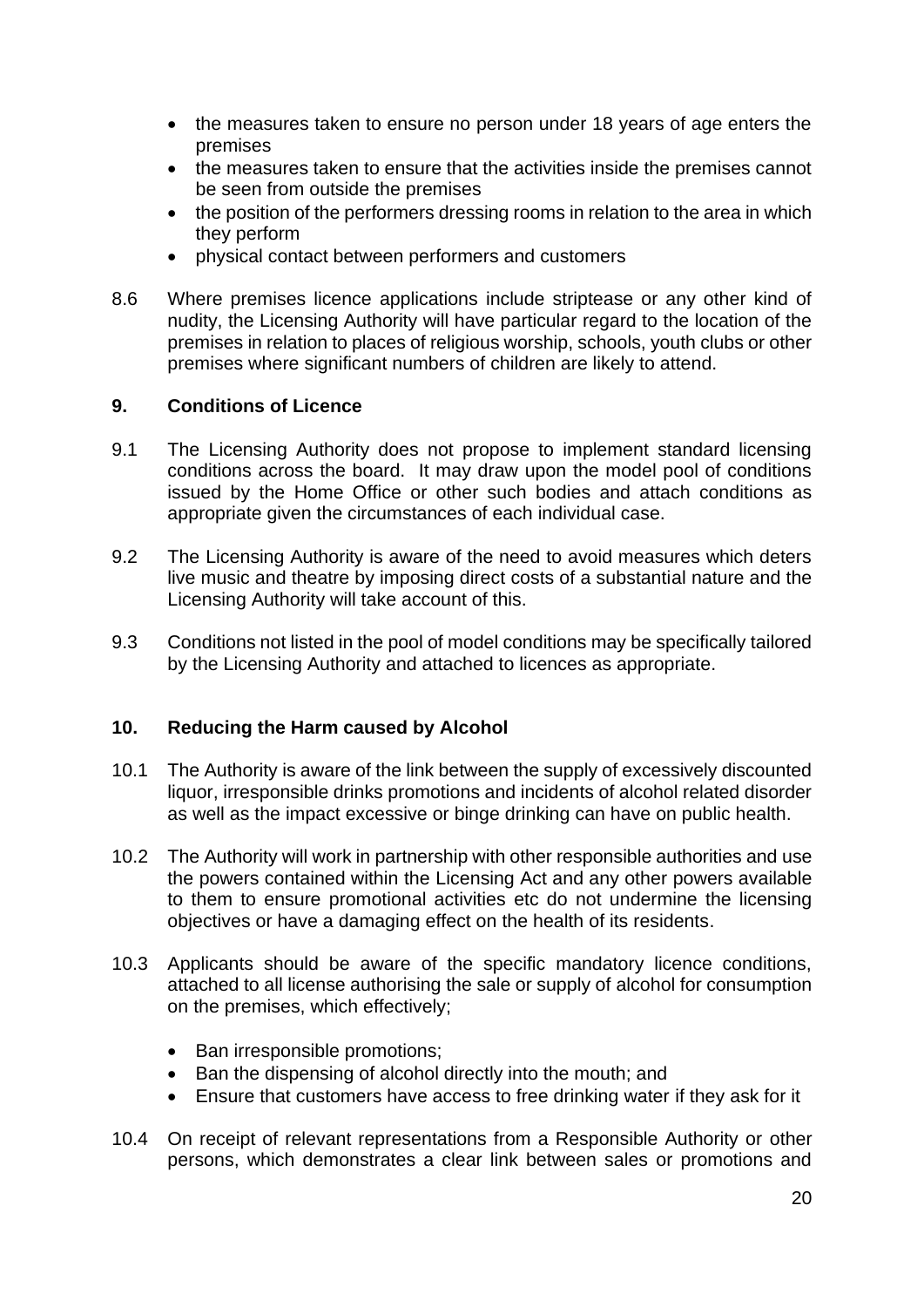levels of crime and disorder or public nuisance on or in the area of the premises, the Licensing Authority will seriously consider the status of the premises licence.

# <span id="page-21-0"></span>**11. Late Night Levy (LNL)**

- 11.1 The Late Night Levy allows Licensing Authorities to raise a contribution from late opening alcohol retailers towards the policing costs generated by the late night economy. The levy will apply to all premises (on and off trade), throughout the Licensing Authority's area, which are authorised to sell or supply alcohol in the time period set by the Licensing Authority. This can be any time between midnight and 0600 hrs. A consultation process is required before introducing a LNL. The consultation process will include the Police, licence holders and others.
- 11.2 Consultation was carried out with representatives of the Police for South Kesteven during 2013, it was agreed that there was no evidence that a late night levy would be necessary or beneficial for the district at that time.
- 11.3 The Authority will, however, consider the introduction of a Late Night Levy at any time if circumstances change and evidence supports this course of action.

## <span id="page-21-1"></span>**12. Early Morning Restriction Orders (EMRO'S)**

- 12.1 EMRO's can be introduced by the Licensing Authority for any part of the District where it is considered that restricting the sale of alcohol between midnight and 0600 hrs is appropriate to promote the four licensing objectives in the Licensing Act 2003. It can apply either every day or for certain days and for an unlimited or time-limited period.
- 12.2 Prior to introducing an EMRO, the Authority must consult directly with Responsible Authorities and licensed premises and more widely with residents and other parties likely to be affected. Any representations must be made within a 28-day period and be considered by the Licensing Committee; the EMRO itself must be endorsed by Full Council. Once introduced, the EMRO will make it an offence to sell alcohol during the times specified in the order, whether under a premises licence, club premises certificate or TEN (subject to certain specified exemptions).
- 12.3 It is the Authority's intention to support businesses whilst ensuring promotion of the licensing objectives. EMROs are designed to address recurring problems such as high levels of alcohol related crime and disorder in specific areas at specific times; serious public nuisance and other instances of alcohol related anti-social behaviour which is not directly attributable to specific premises. The introduction of an EMRO may have far-reaching, wider impacts on the socioeconomic circumstances in an area and should be reasonable, justified and proportionate.
- 12.4 At the time of reviewing this policy statement a need to implement an EMRO has not been identified. The Authority will consider the introduction of an EMRO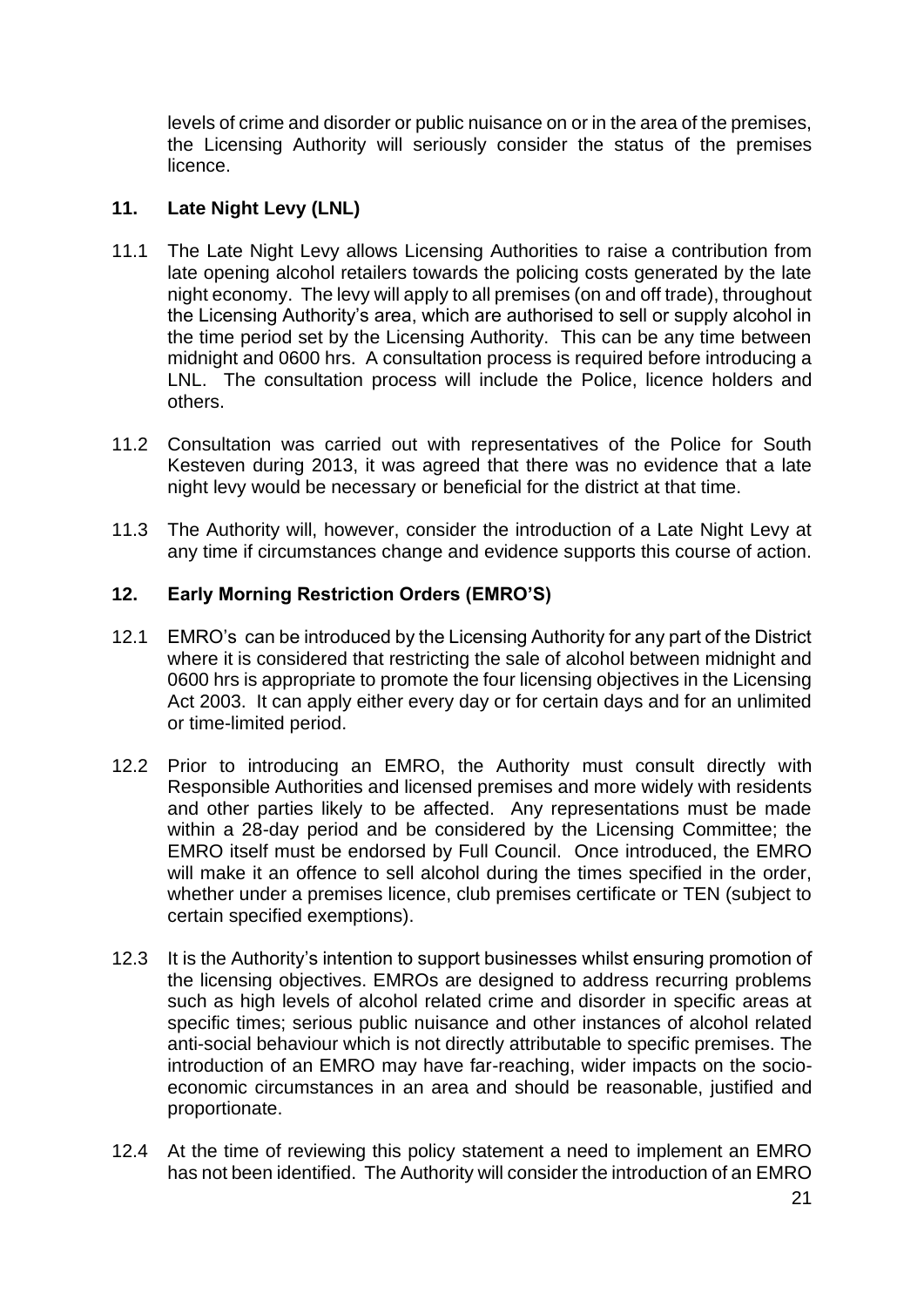at any time if circumstances change and evidence supports this course of action.

# <span id="page-22-0"></span>**13. Minor Variations to Premise Licences**

- 13.1 Officers acting under delegated powers will determine applications for the minor variation of a premise licence. Applicants are advised to contact the Licensing Team BEFORE submitting a minor variation in order to ascertain whether the proposed change does in fact qualify as a minor variation. Officers will reject any application that does not qualify as a minor variation.
- 13.2 It is the Authority's practice that any request to remove redundant conditions will result in the application being sent to specific responsible authorities.

#### <span id="page-22-1"></span>**14. Temporary Event Notice**

- 14.1 The system of permitted temporary activities is intended to be a light touch process and as such the carrying on of licensable activities does not have to be authorised by the Licensing Authority on an application. Instead, a person wishing to hold an event at which such activities are carried on gives notice to the Licensing Authority of the event (a "Temporary Event Notice" or TEN).
- 14.2 There are two types of TENs; a Standard TEN and a Late TEN. These have different notice periods. A Standard TEN is given to the Licensing Authority, Police and Environmental Health no later than 10 clear working days before the event to which it relates; a Late TEN is given not before 9 and no later than 5 clear working days before the event. Where the required notice period has not been given it will be returned as void and the activities to which it relates will not be authorised. The notification fee will not be returned.
- 14.3 Temporary Event organisers are encouraged to submit their notifications to the Licensing Authority, Police and Environmental Health as soon as is reasonably practical in order for them to consider whether or not there are any concerns and where there are concerns, to enable all parties to take the necessary steps to resolve them.
- 14.4 The Licensing Authority recommends that at least 20 working days and no more than 40 working days notification be given.
- 14.5 TENs are subject to various limitations:
	- Working days do not include bank holidays, Saturday or Sunday, the day of the event or the day the notice is given
	- Anyone aged 18 or over can give a maximum of 5 Standard or 2 Late TENs per calendar year
	- Personal Licence holders can give a maximum of 50 Standard or 10 Late TENs per calendar year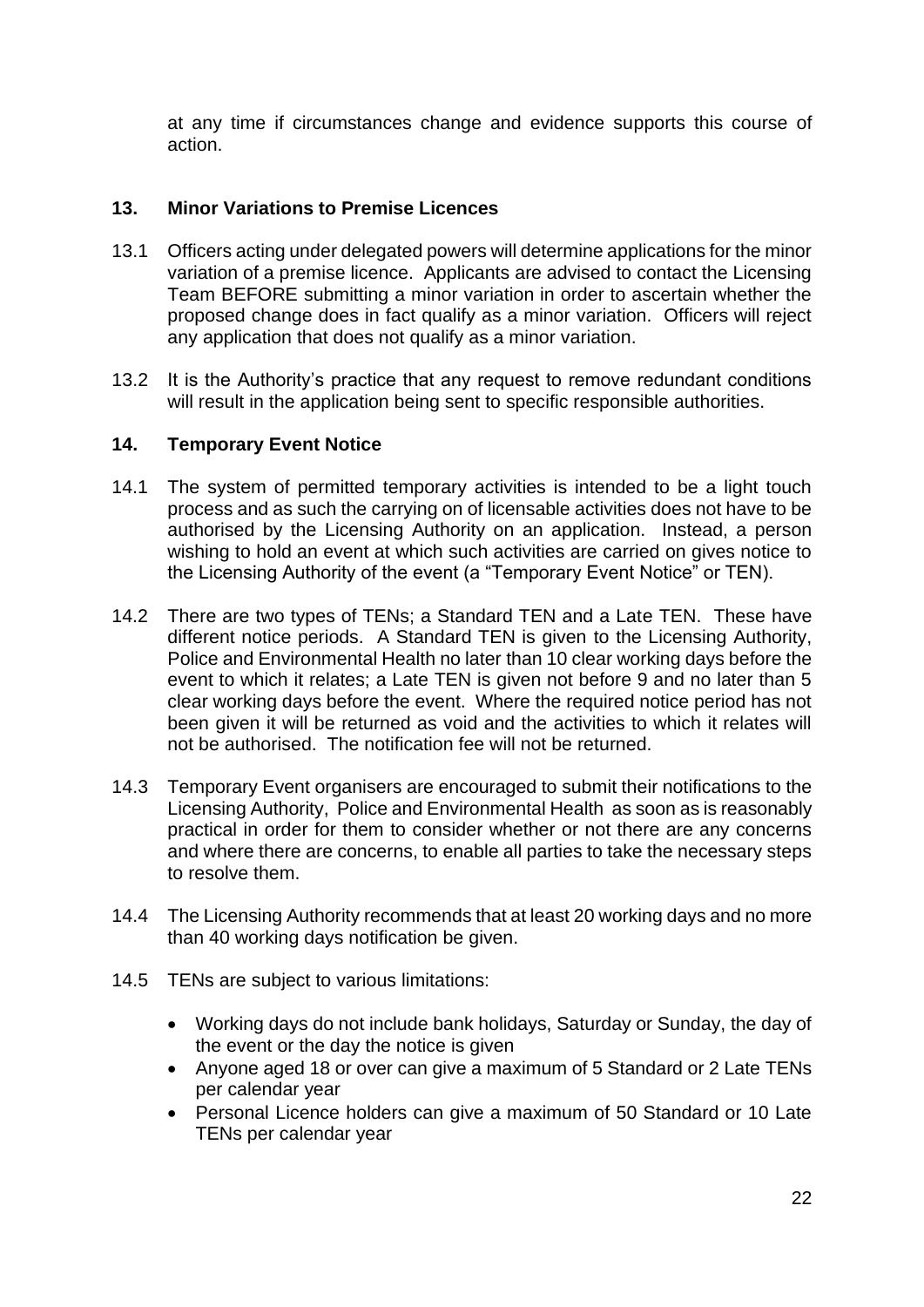- Late TENs count towards the total permitted number of TENs a person is permitted to give per year
- The maximum number of persons must not exceed 499
- The maximum number of hours must not exceed 168
- No more than 15 TENS can be given in respect of any particular premises in any calendar year
- Any particular premises can have a maximum aggregate duration of 21 days in any calendar year
- There must be a minimum of 24 hours between events at the same premises
- 14.6 The Act prescribes that the Police or Environmental Health may, within the prescribed period, issue an objection notice where they believe the event would undermine one or more of the licensing objectives set out in the Act. In the case of a Standard TEN the objection will be considered by the Licensing Committee. If an objection is raised in relation to a late TEN then the TEN will not be valid and event will not be authorised as there is no scope for a hearing.

#### <span id="page-23-0"></span>**15. Large scale music and other similar events**

- 15.1 The Licensing Authority strongly recommends that event organisers contact the Responsible Authorities in advance of drafting/submitting a licence application for a large scale event. The Responsible Authorities are normally in a position to offer expert and specific advice on the promotion of the four licensing objectives and have practical experience of dealing with such events.
- 15.2 The Licensing Authority will expect organisers of large scale events to work in partnership with the Lincolnshire Event Safety Partnership (LESP). The LESP is an advisory group dealing with public events in the South Kesteven district and members comprise of officers from all emergency services, Lincolnshire Emergency Planning, Lincolnshire Highways as well as representatives for the Council's regulatory services.
- 15.3 The role of LESP is purely advisory and it has no enforcement powers. Should incidents occur during an event, the individual agencies on LESP have enforcement powers which would come into effect.

#### <span id="page-23-1"></span>**16. Review of Premise Licence**

16.1 The Licensing Authority will consider the full range of powers available to it when a review of a premise licence becomes necessary. The power to review premise licences represents a crucial protection for the community, especially with regards to the promotion of the four licensing objectives. Reviews of licences may be triggered at any stage by Responsible Authorities or interested parties because of a matter arising at the licensed premises relating to one of the four licensing objectives.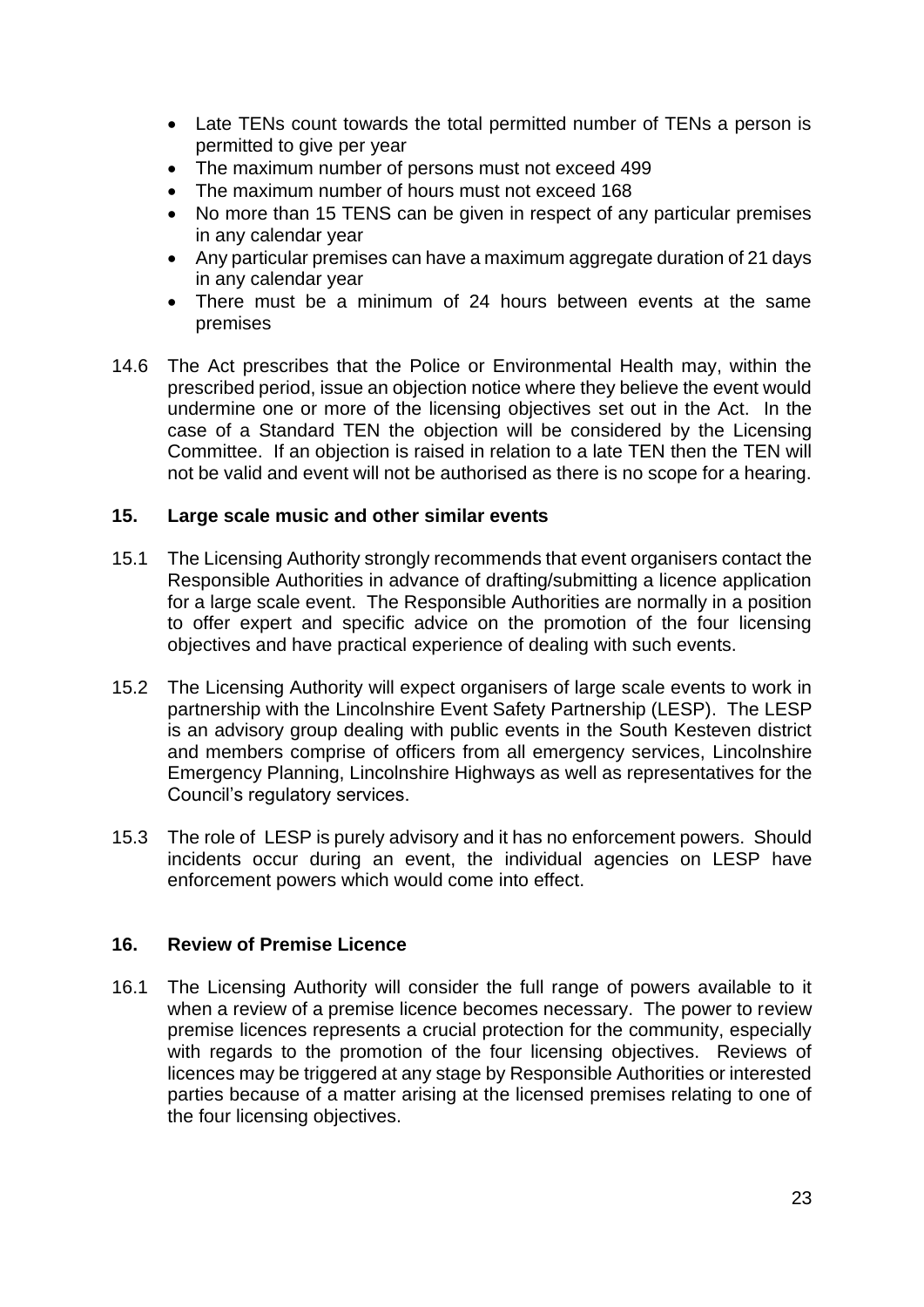- 16.2 It is the Authority's belief that the promotion of the licensing objectives is best achieved in an atmosphere of mutual co-operation between all stakeholders. Reviews should therefore be mainly reserved for circumstances where early warnings of concerns and the need for improvement have gone unheeded by the management of the licensed premises. Additionally, any application to review a premises licence must not be repetitious.
- 16.3 This Authority emphasises the importance of all parties working in partnership to achieve the promotion of the licensing objectives; the Authority expects that Responsible Authorities will aim to give licensees early warning of any concerns identified at the premises.
- 16.4 It is the Authority's role to administer the process and determine its outcome at a hearing where an evidential basis for the allegations made will need to be submitted.

#### <span id="page-24-0"></span>**17. Suspension of Premise Licence – Non payment of annual fee**

- 17.1 The 2003 Act requires a Licensing Authority to suspend a premises licence or club premises certificate if the annual fee is not paid when it is due. However, this does not apply immediately if the payment was not made before or at the time of the due date because of an administrative error, or because the holder disputed liability for the fee before or at the time of the due date. In either of these cases, there is a grace period of 21 days. This period is intended to allow the Licensing Authority and the licence or certificate holder an opportunity to resolve the dispute or error. If the dispute or error is not resolved during this 21-day period, the licence will be suspended.
- 17.2 It is this Authority's intention that five working days notice will be given before the suspension takes effect.
- 17.3 A premise licence or certificate that has been suspended does not have effect to authorise licensable activities. However, it can be subject to a hearing or, in the case of a premises licence, an application for transfer. The licence will nevertheless only be reinstated when the outstanding fee has been paid. Formally, the debt is owed by the holder who held the licence at the time it was suspended.

#### <span id="page-24-1"></span>**18. Enforcement**

- 18.1 The Licensing Authority has established protocols with the Police and other enforcing Authorities. These protocols will provide for the targeting of agreed problem and high-risk premises, whilst applying a lighter touch to low-risk premises.
- 18.2 Action will only be taken in accordance with the Licensing Authority's own enforcement policy, which reflects the agreed principles that are consistent with the Regulator's Code. To this end, the key principles of accountability,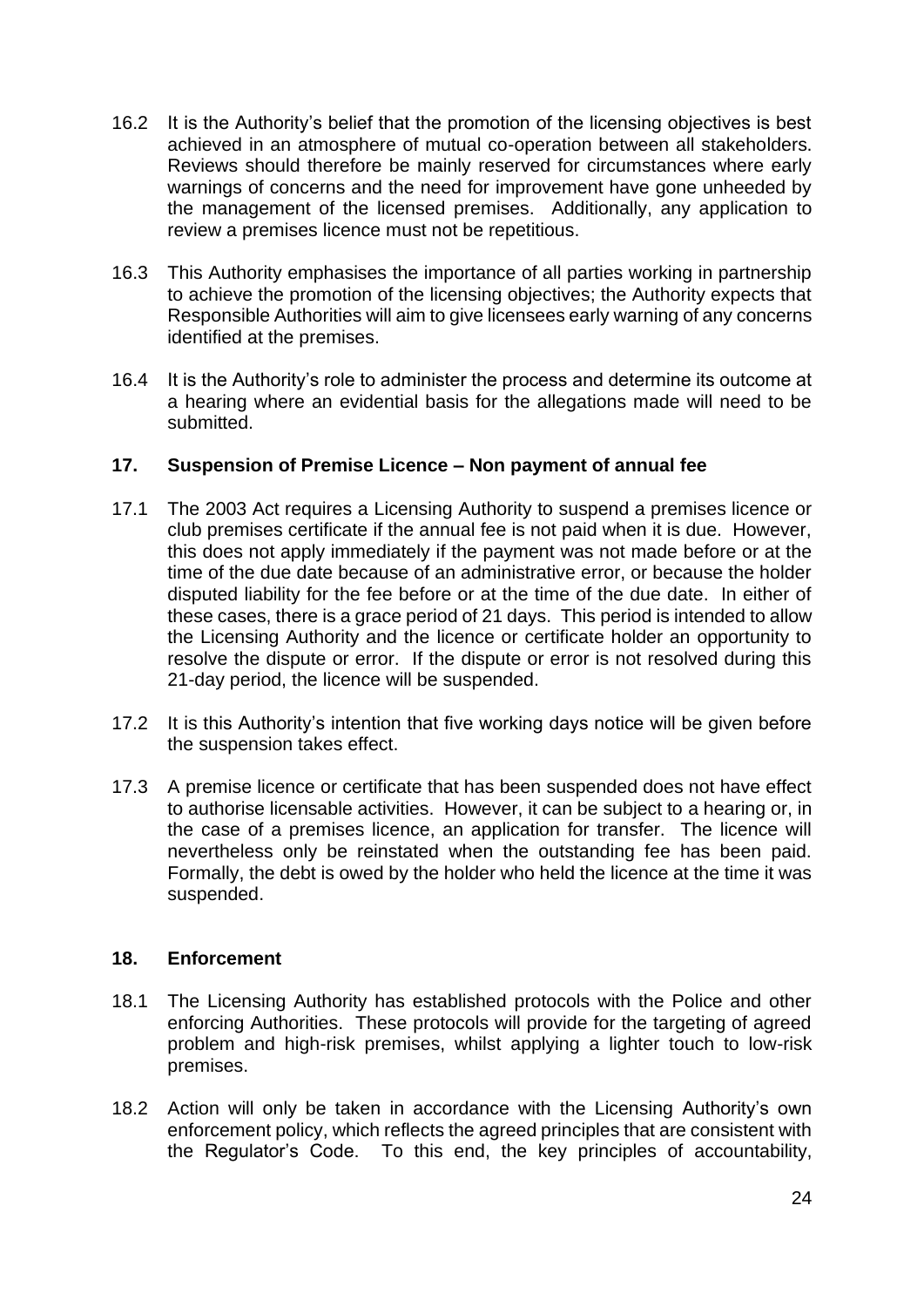consistency, transparency and proportionality will be maintained and enforcement action will only be taken if it is in the public interest.

- 18.3 The Licensing Authority will ensure that all types of licensed premises and their operators receive the appropriate level of attention, but on a risk based assessment basis. For example, high-risk town centre late night outlets of all types, including takeaway type food outlets, will be inspected more frequently than premises operating on more restricted hours that are unlikely to require the same level of inspection.
- 18.4 The Licensing Authority will always make available information and guidance to any interested party considering a review of a premise licence under the Act. It will often be appropriate for the Authority to give advice to licensees that would prevent the need for undertaking a review.
- 18.5 Results of enforcement or investigation will be made available to responsible Authorities who may wish to include this evidence in a review of a premises licence or club premises certificate.
- 18.6 Enforcement action will be considered against a personal licence holder where there has been a failure to comply with the requirements of the Licensing Act 2003.

#### <span id="page-25-0"></span>**19. Policy Review**

19.1 The policy statement will remain in existence for a period of five years and will be subject to review and further consultation before 6 January 2026, but may be reviewed at any point during that five year period.

#### <span id="page-25-1"></span>**20. Advice and Guidance**

<span id="page-25-2"></span>20.1 Further information and advice on the Licensing process can be obtained by contacting South Kesteven District Council Licensing team by telephoning (01476) 406080, by e-mail at [licensing@southkesteven.gov.uk](mailto:licensing@southkesteven.gov.uk) or by visiting the Business and Licensing area of the Council's website [www.southkesteven.gov.uk](http://www.southkesteven.gov.uk/)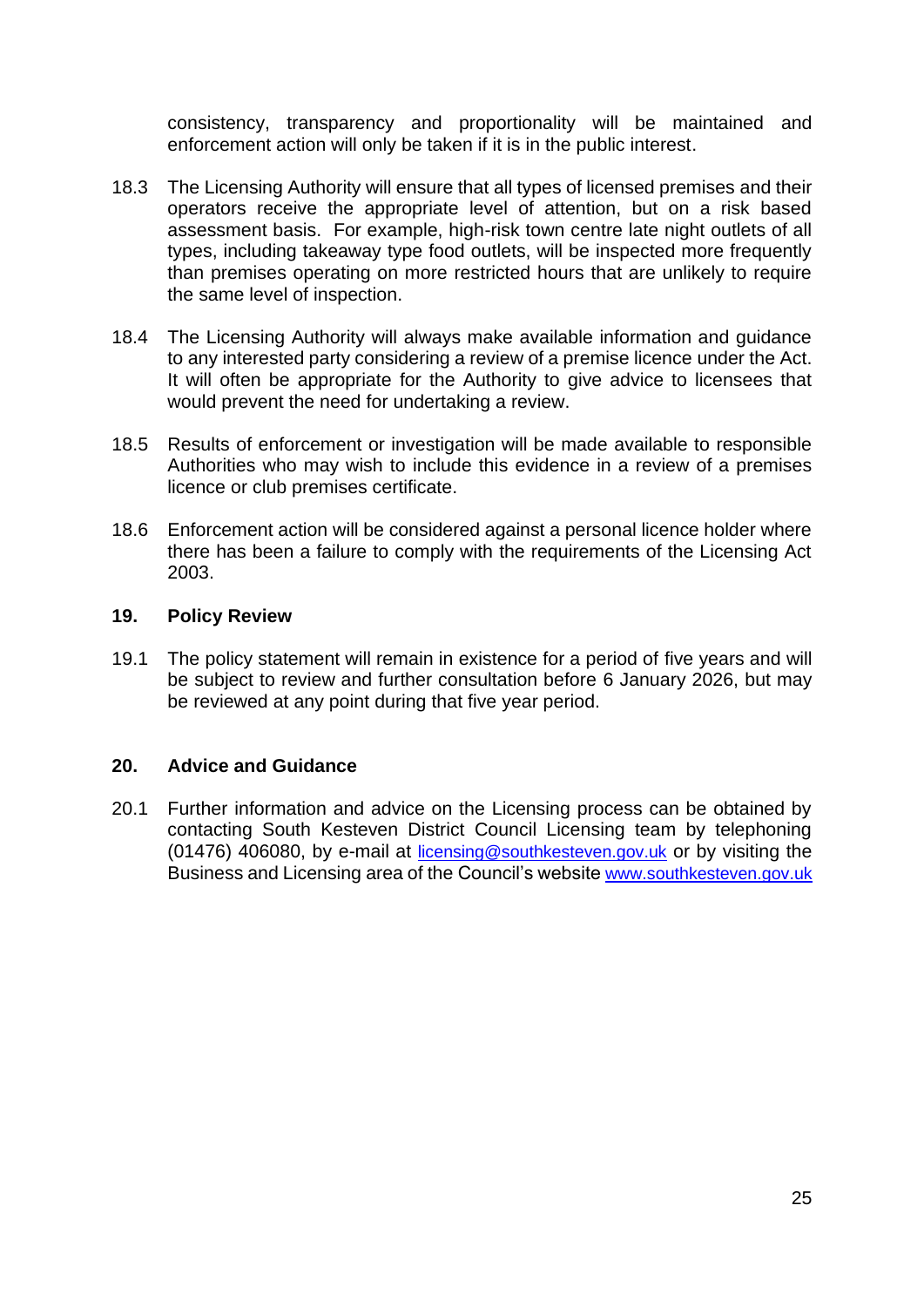# <span id="page-26-0"></span>**Appendix 1**

# <span id="page-26-1"></span>**Delegation of Functions**

The 2003 Act provides that functions of a Licensing Authority (including its determinations) are to be carried out by its Licensing committee (except those relating to the making of its Statement of Licensing Policy). These functions may be delegated to Sub-committees or in appropriate cases to Officers of the Licensing Authority. It is recognised that many of the decisions and functions will be purely administrative in nature and in the interests of speed, efficiency and cost effectiveness have been delegated to Officers.

The delegation of functions in relation to licensing matters are as follows:

| Matter to be dealt with                                           | Alcohol, Entertainment<br><b>Night</b><br>and<br>Late<br><b>Refreshment Licensing</b><br>Committee or its Sub-<br>Committee | <b>Officers</b>                                                                                |
|-------------------------------------------------------------------|-----------------------------------------------------------------------------------------------------------------------------|------------------------------------------------------------------------------------------------|
| Application for personal licence                                  | If a Police objection                                                                                                       | If no objection<br>made                                                                        |
| Application for personal licence with<br>unspent convictions      | All cases                                                                                                                   |                                                                                                |
| Application for premises licence/club<br>premises certificate     | If a relevant<br>representation made                                                                                        | If no relevant<br>representations<br>made                                                      |
| Application for provisional statement                             | If a relevant<br>representation made                                                                                        | If no relevant<br>representations<br>made                                                      |
| Application to vary premises<br>licence/club premises certificate | If a relevant<br>representation made                                                                                        | If no relevant<br>representations<br>made                                                      |
| Application to vary designated<br>premises supervisor             | If a Police objection                                                                                                       | All other cases                                                                                |
| Request to be removed as<br>designated premises supervisor        |                                                                                                                             | All cases                                                                                      |
| Disapplication of a designated<br>premises supervisor             | If a Police objection                                                                                                       | If no relevant<br>representation<br>made and the<br>premises meet<br>the required<br>standard. |
| Application for transfer of premises<br>licence                   | If a Police objection                                                                                                       | All other cases                                                                                |
| <b>Applications for Interim Authorities</b>                       | If a Police objection                                                                                                       | All other cases                                                                                |